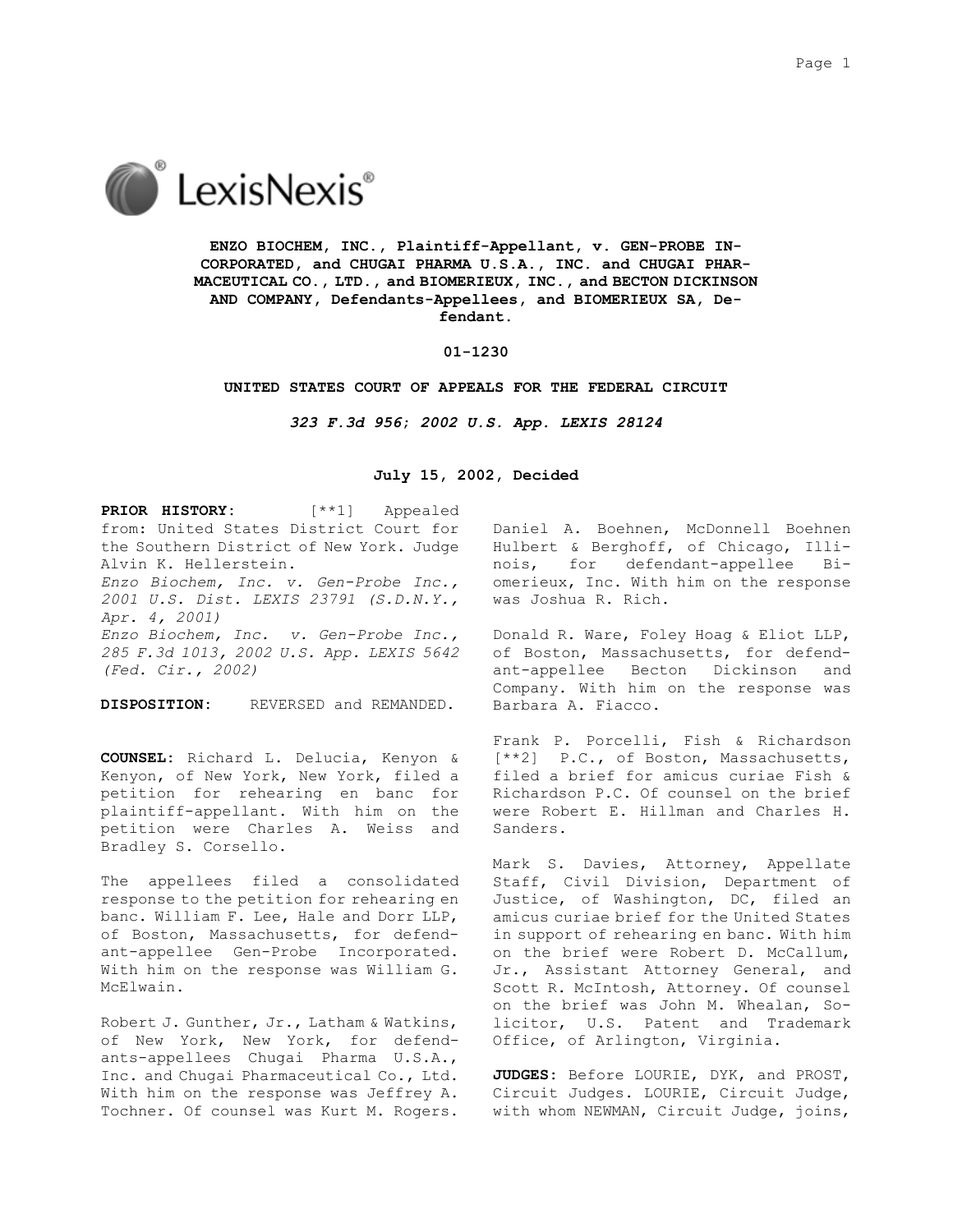filed an opinion concurring in the court's decision not to hear the case en banc. NEWMAN, Circuit Judge, filed an opinion concurring in that decision. DYK, Circuit Judge, filed an opinion concurring in that decision. RADER, Circuit Judge, with whom GAJARSA and LINN, Circuit Judges, join, filed an opinion dissenting from that decision. LINN, Circuit Judge, with whom RADER and GAJARSA, Circuit Judges, join, filed an opinion dissenting from that decision.

## **OPINION BY:** LOURIE

## **OPINION**

[\*960] ON PETITION FOR REHEARING LOURIE, [\*\*3] Circuit Judge.

Enzo Biochem, Inc. petitions for rehearing of this appeal following our prior decision, reported at *285 F.3d 1013, 62 USPQ2d 1289 (Fed. Cir. 2002)*, in which we affirmed the decision of the United States District Court for the Southern District of New York. The district court had granted Gen-Probe Incorporated, Chugai Pharma U.S.A., Inc., Chugai Pharmaceutical Co., Ltd., Biomerieux, Inc., Biomerieux SA, and Becton Dickinson and Company's (collectively, "the defendants'") motion for summary judgment that claims 1-6 of U.S. Patent 4,900,659 are invalid for failure to meet the written description requirement of *35 U.S.C. § 112*, P 1. Enzo Biochem, Inc. v. Gen-Probe Inc., 2001 U.S. Dist. LEXIS 23791, No. 99 Civ. 4548 (S.D.N.Y. Apr. 4, 2001) (final order). Having considered Enzo's petition for rehearing and the defendants' response, <sup>1</sup> we have determined that our prior decision that a deposit may not satisfy the written description requirement was incorrect. We therefore grant Enzo's petition for rehearing, vacate the prior decision, and reverse the district court's grant of summary judgment that Enzo's claims are invalid for failure to meet the written description [\*\*4] requirement. Because genuine issues of material fact exist regarding satisfaction of the written description requirement, we remand.

1 Amicus curiae briefs were filed by the United States Patent and Trademark Office and Fish & Richardson P.C.

## BACKGROUND

Enzo is the assignee of the '659 patent, which is directed to nucleic acid probes that selectively hybridize to the genetic material of the bacteria that cause gonorrhea, Neisseria gonorrhoeae. N. gonorrhoeae reportedly has between eighty and ninety-three percent homology with Neisseria meningitidis. '659 patent, col. 2, ll. 61-64. Such a high degree of homology has made detection of N. gonorrhoeae difficult, as any probe capable of detecting N. gonorrhoeae may also show a positive result when only N. meningitidis is present. Enzo recognized the need for a chromosomal DNA probe specific for N. [\*961] gonorrhoeae, and it derived three such sequences that preferentially hybridized to six common strains of N. gonorrhoeae over six common [\*\*5] strains of N. meningitidis. Id. at col. 3, l. 49 to col. 4, l. 14; col. 4, ll. 45-50. The inventors believed that if the preferential hybridization ratio of N. gonorrhoeae to N. meningitidis were greater than about five to one, then the "discrete nucleotide sequence [would] hybridize to virtually all strains of Neisseria gonorrhoeae and to no strain of Neisseria meningitidis." Id. at col. 12, ll. 60-65. The three sequences that the inventors actually derived had a selective hybridization ratio of greater than fifty. Id. at col. 13, ll. 9-15. Enzo deposited those sequences in the form of a recombinant DNA molecule within an E. coli bacterial host at the American Type Culture Collection. Id. at col. 13, ll.  $27 - 31$ .

## Claim 1 is as follows:

 1. A composition of matter that is specific for Neisseria gonorrhoeae comprising at least one nucleotide sequence for which the ratio of the amount of said sequence which hybridizes to chromosomal DNA of Neisseria gonorrhoeae to the amount of said sequence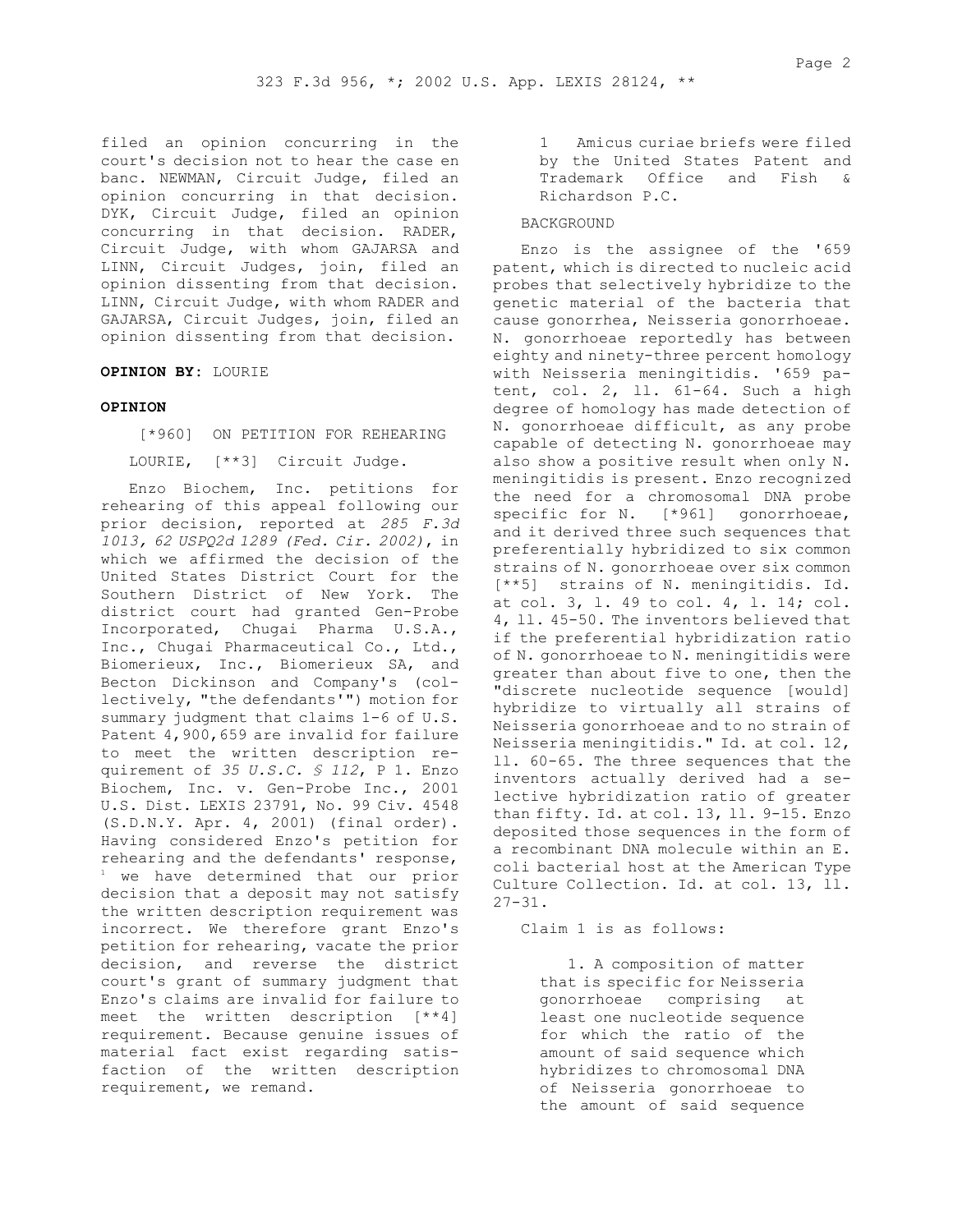which hybridizes to chromosomal DNA of Neisseria meningitidis is greater than about five, said ratio being obtained by a method comprising [\*\*6] the following steps;

(a) providing a radioactively labeled form of said nucleotide sequence;

(b) providing a serial dilution series of purified chromosomal DNA from each of the N. gonorrhoeae strains; (1) ATCC 53420, (2) ATCC 53421, (3) ATCC 53422, (4) ATCC 53423, (5) ATCC 53424, (6) ATCC 53425, and forming test dots from each of said dilution series on a matrix;

(c) providing a serial dilution series of purified nucleotide sequences from each of the N. meningitidis strains: (1) ATCC 53414, (2) ATCC 53415, (3) ATCC 53416, (4) ATCC 53417, (5) ATCC 53418, (6) ATCC 53419, and forming test dots from each of said dilution series on a matrix;

(d) hybridizing equal portions of the labeled nucleotide sequences to the matrix provided in step (b) and (c), respectively; wherein the hybridization is conducted in a solution having a salt concentration of 2X SSC at (i) 65 degrees C. in cases in which the sequence has greater than 50 base pairs or (ii) at Tm ( degrees C.) minus 30 degrees C. in cases in which the sequence has less than 50 base pairs, wherein Tm is the denaturation temperature of the sequence;

(e) quantifying the labeled nucleotide sequence hybridized [\*\*7] in step (d) to each test dot;

(f) subtracting from the data of step (e) an averaged amount of radioactivity attributable to background to obtain a corrected amount of hybridized radioactivity at each test dot;

(g) normalizing the data of step (f) by multiplying the amount of corrected radioactivity at each test dot by a factor which adjusts the amount of radioactivity to equal amounts of chromosomal DNA at each test dot;

(h) selecting two normalized values that are most nearly the same and that correspond to adjacent members of the dilution series for each of the above strains of N. gonorrhoeae and obtaining the average of the selected values;

(i) selecting two normalized values that are most nearly the same and that correspond to adjacent members of the dilution series for each of the above strains of N. meningitidis and [\*962] obtaining the average of the selected values;

(j) dividing the lowest average obtained in step (h) by the highest average obtained in step (i) to obtain said ratio.

Id. at col. 27, l. 29 to col. 28, l. 27 (emphasis added). Claims 2 and 3 depend from claim 1 and further limit the hybridization ratio to greater than about [\*\*8] twenty-five and fifty, respectively. Id. at col. 2, ll. 27-30. Claim 4 is directed to the three deposited sequences (referenced by their accession numbers) and variants thereof as follows:

 4. The composition of claim 1 wherein said nucleotide sequences are selected from the group consisting of: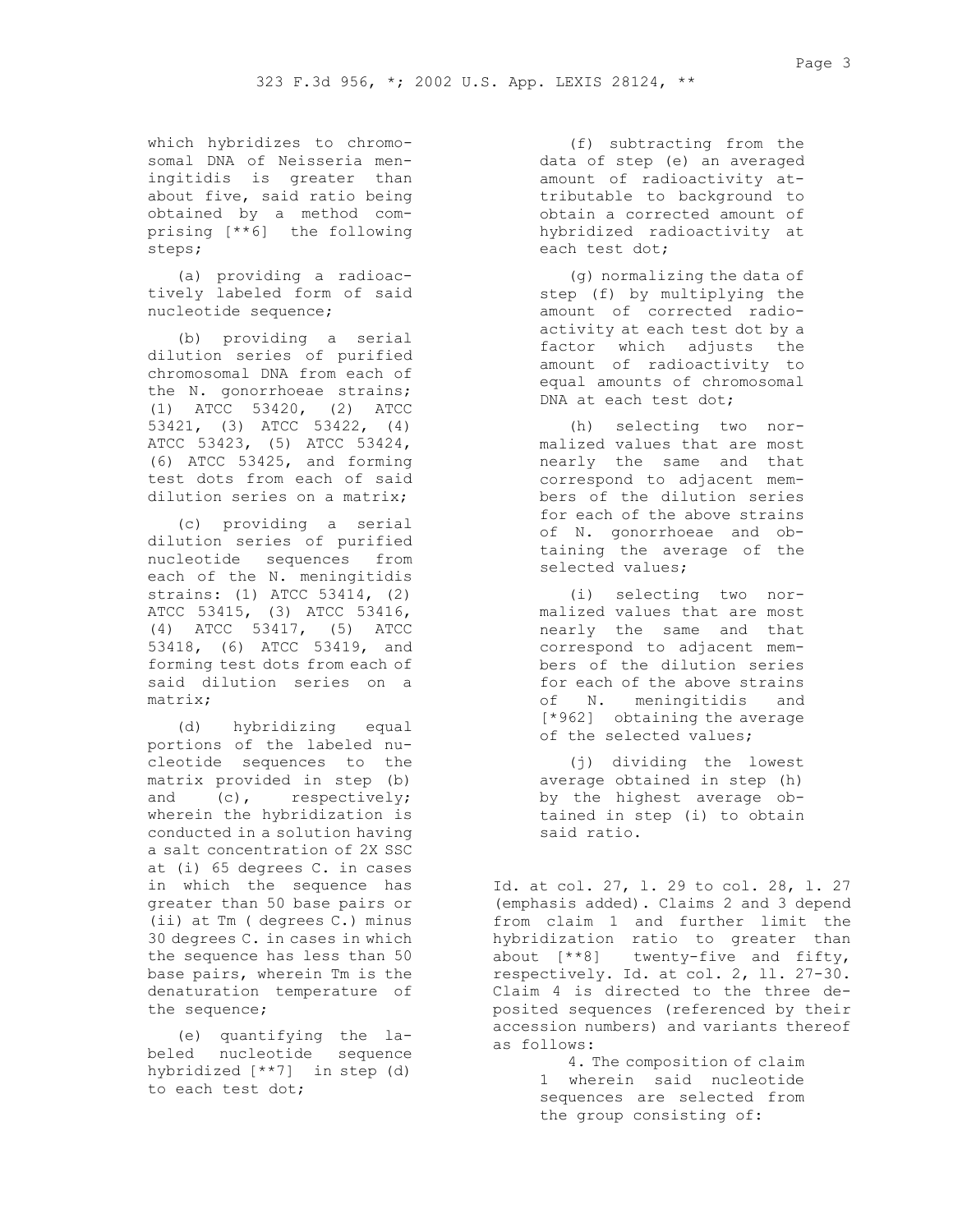a. the Neisseria gonorroheae [sic] DNA insert of ATCC 53409, ATCC 53410 and ATCC 53411, and discrete<br>nucleotide subsequences subsequences thereof,

b. mutated discrete nucleotide sequences of any of the foregoing inserts that are within said hybridization<br>ratio and subsequences ratio and subsequences thereof; and c. mixtures thereof.

Id. at col. 28, ll. 31-39. Claim 5 is directed to an assay for detection of N. gonorrhoeae using the composition of claim 1. Id. at ll. 40-46. Claim 6 further limits the method of claim 5 to the nucleotide sequences that Enzo deposited (i.e., those in claim 4) and variants thereof. Id. at ll. 47-56.

Enzo sued the defendants for infringement of the '659 patent, and the defendants moved for summary judgment that the claims were invalid for failure to meet the written description requirement of *35 U.S.C. § 112*, P 1. The district [\*\*9] court, in oral remarks from the bench, granted that motion. Tr. of Hr'g at 42, Enzo Biochem, Inc. v. Gen-Probe, Inc., 2001 U.S. Dist. LEXIS 23792, No. 99-CV-4548 (S.D.N.Y. Jan. 24, 2001). It concluded that the claimed composition of matter was defined only by its biological activity or function, viz., the ability to hybridize to N. gonorrhoeae in a ratio of better than about five with respect to N. meningitidis, which it was held was insufficient to satisfy the *§ 112*, P 1 requirement set forth in this court's holdings in *Regents of the University of California v. Eli Lilly & Co., 119 F.3d 1559, 43 USPQ2d 1398 (Fed. Cir. 1997)*, *Fiers v. Revel, 984 F.2d 1164, 25 USPQ2d 1601 (Fed. Cir. 1993)*, and *Amgen, Inc. v. Chugai Pharmaceutical Co., 927 F.2d 1200, 18 USPQ2d 1016 (Fed. Cir. 1991)*. Tr. of Hr'g at 28. The court rejected Enzo's argument that the reference in the specification to the deposits of biological materials in a public depository inherently disclosed that the inventors were in possession of the claimed sequences. Id. at 35. It distinguished this court's precedents concerning deposits as relating to the enablement requirement of *§ 112*, [\*\*10] P 1. Id. at 38-40. Enzo appealed to this court; we have jurisdiction pursuant to *28 U.S.C. § 1295 (a)(1)*.

### DISCUSSION

Summary judgment is appropriate when there is no genuine issue of material fact and the moving party is entitled to judgment as a matter of law. *Fed. R. Civ. P. 56(c)*; *Anderson v. Liberty Lobby, Inc., 477 U.S. 242, 247-48, 91 L. Ed. 2d 202, 106 S. Ct. 2505 (1986)*. On motion for summary judgment, the court views the evidence and any disputed factual issues in the light most favorable to the party opposing the motion. *Matsushita Elec. Indus. Co. v. Zenith Radio Corp., 475 U.S. 574, 587, 89 L. Ed. 2d 538, 106 S. Ct. 1348 (1986)*. A patent is presumed to be valid, *35 U.S.C. § 282 (1994)*, and this presumption can be overcome only by facts supported by clear and convincing evidence to the contrary, see, e.g., *WMS Gaming, Inc. v. Int'l Game Tech., 184 F.3d 1339, 1355, 51 USPQ2d 1385, 1396-97 (Fed. Cir. 1999)*. Compliance with the written description [\*963] requirement is a question of fact. *Vas-Cath Inc. v. Mahurkar, 935 F.2d 1555, 1563, 19 USPQ2d 1111, 1116 (Fed. Cir. 1991).* [\*\*11]

Enzo argues that the testimony of its expert, Dr. Wetmer, raised a genuine factual issue whether the reference to the deposits inherently described the claimed nucleotide sequences. Enzo also argues that its description of the binding affinity of the claimed nucleotide sequences satisfies the requirement set forth in the Guidelines for Examination of Patent Applications Under the *35 U.S.C. 112*, P 1 "Written Description" Requirement, 66 Fed. Reg. 1099 (Jan. 5, 2001) ("Guidelines"). Enzo asserts that the court erred in not evaluating the patentability of the claims separately, pointing out that claims 4 and 6 are directed to the three deposited sequences and variations and mixtures thereof. Enzo further asserts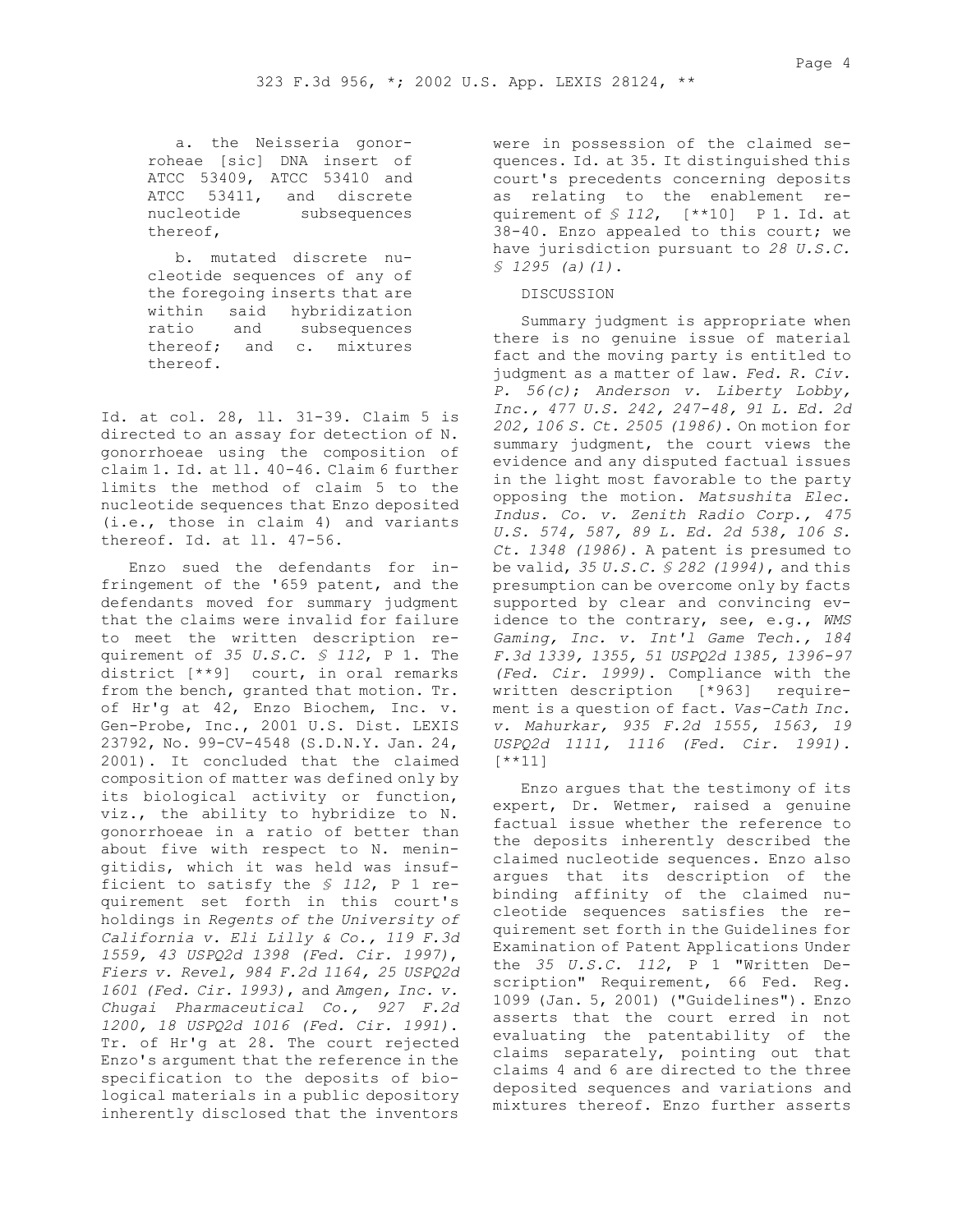that the claims per se meet the written description requirement because they appear in ipsis verbis in the written description. Enzo also argues that this court's articulation of the written description requirement for genetic material in Eli Lilly should not apply to this case because Enzo reduced the invention to practice and deposited the derived biological materials, thereby demonstrating its "possession" of the invention.

[\*\*12] The defendants respond that the district court properly granted summary judgment because the patent described the claimed nucleotide sequences only by their function, which they state is insufficient to meet the requirements of *§ 112*, P 1 as a matter of law, even as to the narrower claims directed to the deposited materials. The defendants also assert that Dr. Wetmur's opinion that the deposited genetic materials could have been sequenced did not cure the actual failure of the inventors to identify them by some distinguishing characteristic, such as their structure. Moreover, the defendants point out that claims 4 and 6, which are directed to the deposited materials, each cover a broad genus of nucleic acids. The defendants also urge that in ipsis verbis support for the claims in the specification does not per se establish compliance with the written description requirement. Finally, the defendants assert that the district court did not err in its determination that Enzo's "possession" of three nucleotide sequences that it reduced to practice and deposited nevertheless did not satisfy the written description requirement of *§ 112*, P 1.

The written description requirement [\*\*13] of *§ 112*, P 1 is set forth as follows:

> The specification shall contain a written description of the invention, and of the manner and process of making and using it, in such full, clear, concise, and exact terms as to enable any person skilled in the art to which it

pertains or with which it is most nearly connected, to make and use the same, and shall set forth the best mode contemplated by the inventor of carrying out his invention.

*35 U.S.C. § 112*, P 1 (1994) (emphasis added). We have interpreted that section as requiring a "written description" of an invention separate from enablement. *Vas-Cath, 935 F.2d at 1563, 19 USPQ2d at 1117* (recognizing the severability of the "written description" and "enablement" provisions of *§ 112*, P 1). Compliance with the written description requirement is essentially a fact-based inquiry that will "necessarily vary depending on the nature of the invention claimed." *Id.* (citing *In re Di Leone, 58 C.C.P.A. 925, 436 F.2d 1404, 1405, 168 USPQ 592, 593 (CCPA 1971))*. We have also previously considered the written description requirement as applied to certain biotechnology patents, [\*\*14] in which a gene material has been defined only by a statement of function or result, and have held that [\*964] such a statement alone did not adequately describe the claimed invention. *Eli Lilly, 119 F.3d at 1568, 43 USPQ2d at 1406*. In Eli Lilly, we concluded that a claim to a microorganism containing a human insulin cDNA was not adequately described by a statement that the invention included human insulin cDNA. *Id. at 1567, 43 USPQ2d at 1405*. The recitation of the term human insulin cDNA conveyed no distinguishing information about the identity of the claimed DNA sequence, such as its relevant structural or physical characteristics. *Id.* We stated that an adequate written description of genetic material "'requires a precise definition, such as by structure, formula, chemical name, or physical properties,' not a mere wish or plan for obtaining the claimed chemical invention," and that none of those descriptions appeared in that patent. *Id. at 1566, 43 USPQ2d at 1404* (quoting *Fiers, 984 F.2d at 1171, 25 USPQ2d at 1606*). The specification in the Eli Lilly case thus did not show that the inventors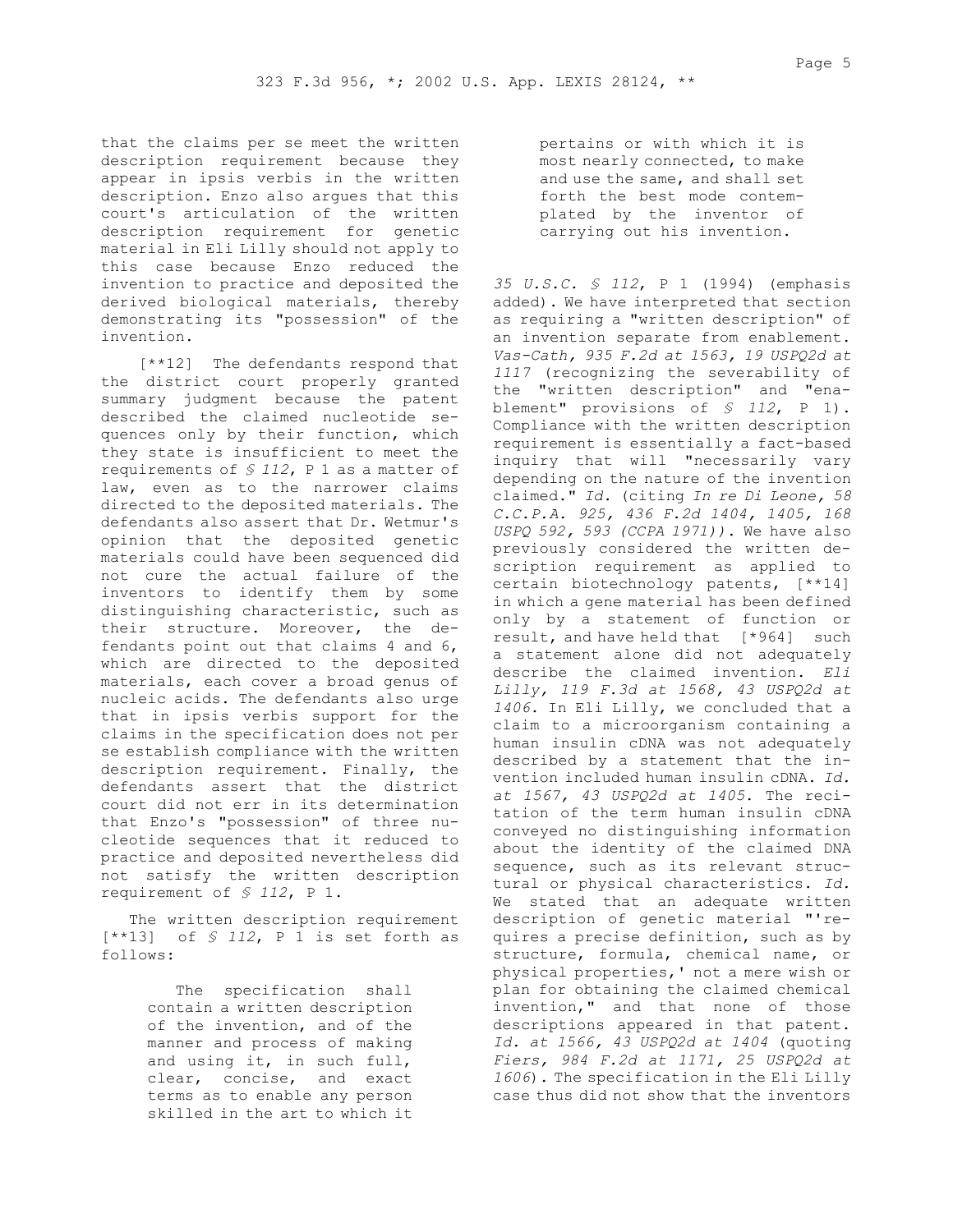had possession of [\*\*15] human insulin cDNA.

It is not correct, however, that all functional descriptions of genetic material fail to meet the written description requirement. The PTO has issued Guidelines governing its internal practice for addressing that issue. The Guidelines, like the Manual of Patent Examining Procedure ("MPEP"), are not binding on this court, but may be given judicial notice to the extent they do not conflict with the statute. See *Molins PLC v. Textron, Inc., 48 F.3d 1172, 1180 n.10, 33 USPQ2d 1823, 1828 n.10 (Fed. Cir. 1995)*. In its Guidelines, the PTO has determined that the written description requirement can be met by "showing that an invention is complete by disclosure of sufficiently detailed, relevant identifying characteristics . . . i.e., complete or partial structure, other physical and/or chemical properties, functional characteristics when coupled with a known or disclosed correlation between function and structure, or some combination of such characteristics." Guidelines, 66 Fed. Reg. at 1106 (emphasis added). For example, the PTO would find compliance with *§ 112*, P 1, for a claim to an "isolated antibody capable of binding to [\*\*16] antigen X," notwithstanding the functional definition of the antibody, in light of "the well defined structural characteristics for the five classes of antibody, the functional characteristics of antibody binding, and the fact that the antibody technology is well developed and mature." Synopsis of Application of Written Description Guidelines, at 60, available at http://www.uspto.gov/web/patents/guide s.htm ("Application of Guidelines"). Thus, under the Guidelines, the written description requirement would be met for all of the claims of the '659 patent if the functional characteristic of preferential binding to N. gonorrhoeae over N. meningitidis were coupled with a disclosed correlation between that function and a structure that is sufficiently known or disclosed. We are persuaded by the Guidelines on this point and adopt the PTO's applicable standard

for determining compliance with the written description requirement.

Applying those principles, we first inquire whether Enzo's deposits of the claimed nucleotide sequences of claims 4 and 6 may constitute an adequate description of those sequences. Secondly, we will consider whether the description requirement is met [\*\*17] for all of the claims on the basis of the functional ability of the claimed nucleotide sequences to hybridize to strains of N. gonorrhoeae that are accessible by deposit.

As to the first question, Enzo asserts that the claimed sequences are inherently described by reference to deposits of three sequences that are within the [\*965] scope of its claims. Whether reference to a deposit of a nucleotide sequence may adequately describe that sequence is an issue of first impression in this court. In light of the history of biological deposits for patent purposes, the goals of the patent law, and the practical difficulties of describing unique biological materials in a written description, we hold that reference in the specification to a deposit in a public depository, which makes its contents accessible to the public when it is not otherwise available in written form, constitutes an adequate description of the deposited material sufficient to comply with the written description requirement of *§ 112*, P 1.

The practice of depositing biological material arose primarily to satisfy the enablement requirement of *§ 112*, P 1. For example, in In re Argoudelis, the patent application claimed [\*\*18] antibiotic compounds that were produced by a microorganism. *58 C.C.P.A. 769, 434 F.2d 1390, 1390, 168 USPQ 99, 100 (CCPA 1970)*. The applicants deposited the microorganism because they could not "sufficiently disclose by written word how to obtain the microorganism starting material from nature." *Id. at 1392, 168 USPQ at 102*. By making the biological material accessible to the public, they enabled the public to make and use the claimed antibiotics. *Id. at 1393, 168 USPQ at 102-03*. In Amgen, we noted the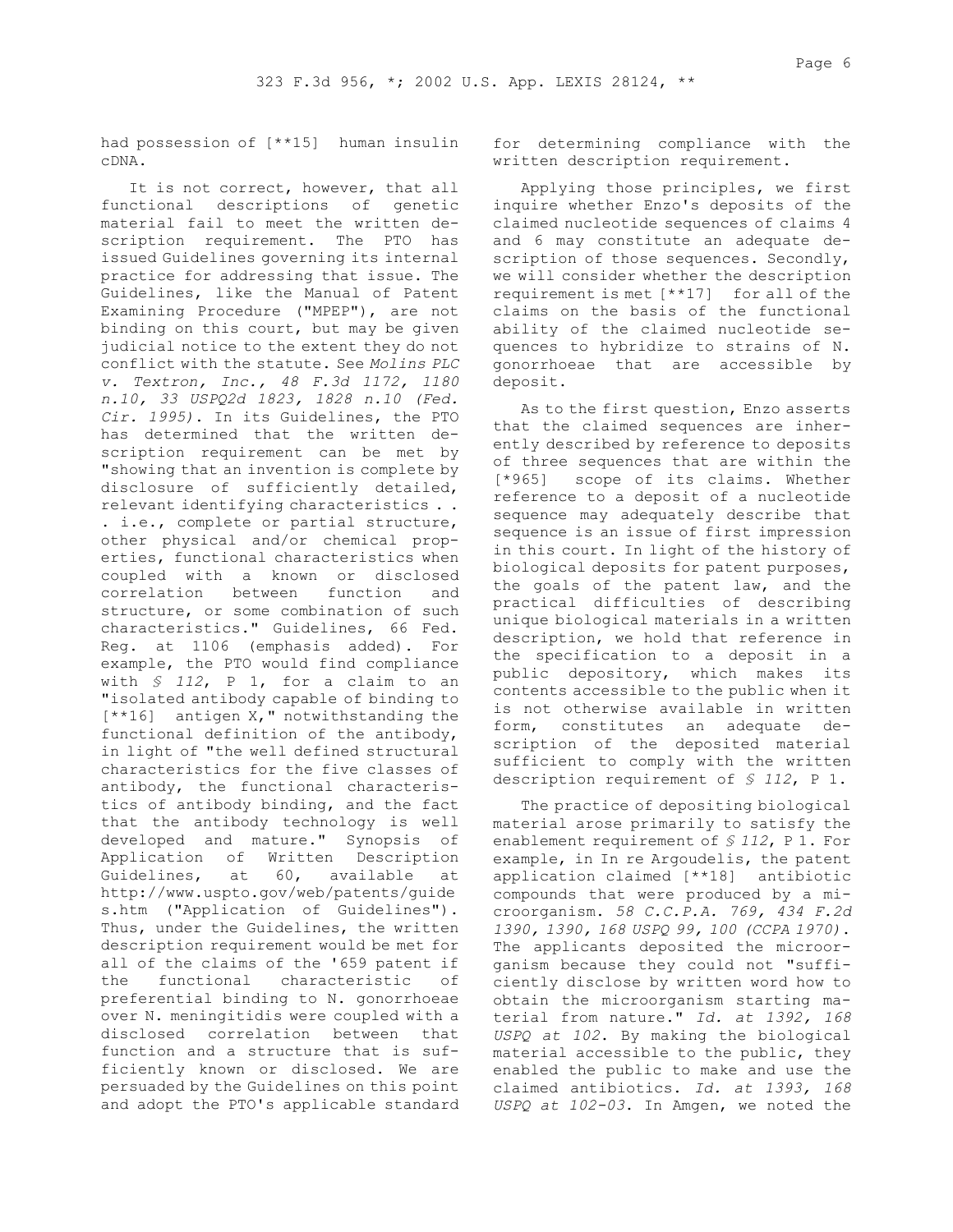relevance of deposit practice to satisfaction of the enablement requirement but rejected the defendants' argument that a deposit was necessary in that case to satisfy the best mode requirement of *§ 112*, P 1. See *927 F.2d at 1210, 18 USPQ2d at 1024*; see also *In re Lundak, 773 F.2d 1216, 1217, 227 USPQ 90, 92 (Fed. Cir. 1985)* (discussing deposit practice primarily in relation to an enablement rejection and noting that "an accession number and deposit date add nothing to the written description of the invention" in the context of proven availability of a cell line prior to filing date).

Recognizing the importance of biological [\*\*19] deposits to patent practice, the PTO has promulgated rules to address the procedural requirements relating to such deposits, but it has declined to expressly correlate substantive requirements relating to deposits with particular statutory requirements. See Deposit of Biological Materials for Patent Purposes, 53 Fed. Reg. 39,420 39,425 (Oct. 6, 1988) (notice of proposed rules) (codified at *37 C.F.R. Part 1*) ("The rules are not intended to address which requirements of *35 U.S.C. 112* may be met by the making of de-The Office does guidance, however, in determining when a deposit may be necessary, such as "where the invention involves a biological material and words alone cannot sufficiently describe how to make and use the invention in a reproducible manner." MPEP § 2402 (8th ed. Aug. 2001). The PTO has also issued a regulation stating when a deposit is not necessary, i.e., "if it is known and readily available to the public or can be made or isolated without undue experimentation." *37 C.F.R. § 1.802(b) (2001)*. Inventions that cannot reasonably be enabled by a description in written form in the specification, [\*\*20] but that otherwise meet the requirements for patent protection, may be described in surrogate form by a deposit that is incorporated by reference into the specification. While deposit in a public depository most often has pertained to satisfaction of the enablement requirement, we have concluded that reference in the specification to a deposit may also satisfy the written description requirement with respect to a claimed material.

In this case, Enzo's deposits were<br>orporated by reference in the incorporated by reference in specification. A person of skill in the art, reading the [\*966] accession numbers in the patent specification, can obtain the claimed sequences from the ATCC depository by following the appropriate techniques to excise the nucleotide sequences from the deposited organisms containing those sequences. '659 patent, col. 13, ll. 27-36. The sequences are thus accessible from the disclosure in the specification. Although the structures of those sequences, i.e., the exact nucleotide base pairs, are not expressly set forth in the specification, those structures may not have been reasonably obtainable and in any event were not known to Enzo when it filed its application in 1986. See '659<br>patent, [\*\*21] col. 3, 11. 40-46 col. 3, 11. 40-46 (noting severe time constraints in sequencing DNA). We therefore agree with Enzo that reference in the specification to deposits of nucleotide sequences describe those sequences sufficiently to the public for purposes of meeting the written description requirement.

As the defendants point out, however, Enzo's claims 4 and 6 are not limited to the deposited sequences. Claim 4 is directed to nucleotide sequences that are selected from the group consisting of the three deposited sequences, "discrete nucleotide subsequences thereof . . . mutated discrete nucleotide sequences of any of the foregoing inserts that are within said hybridization ratio and subsequences thereof[,] and . . . mixtures thereof." '659 patent, col. 28, ll. 31-39. Claim 6 is also similarly directed to the three deposited sequences and subsequences and mutated variations thereof. Id. at ll. 47-56. The specification defines a subsequence non-specifically as a nucleotide sequence "greater than about 12 nucleotides." '659 patent, col. 3, ll. 29-30. As the deposited sequences are about 850, 850, and 1300 nucleotides long, id. at col. 13, ll. 47-49, there are at least hundreds of subsequences [\*\*22] of the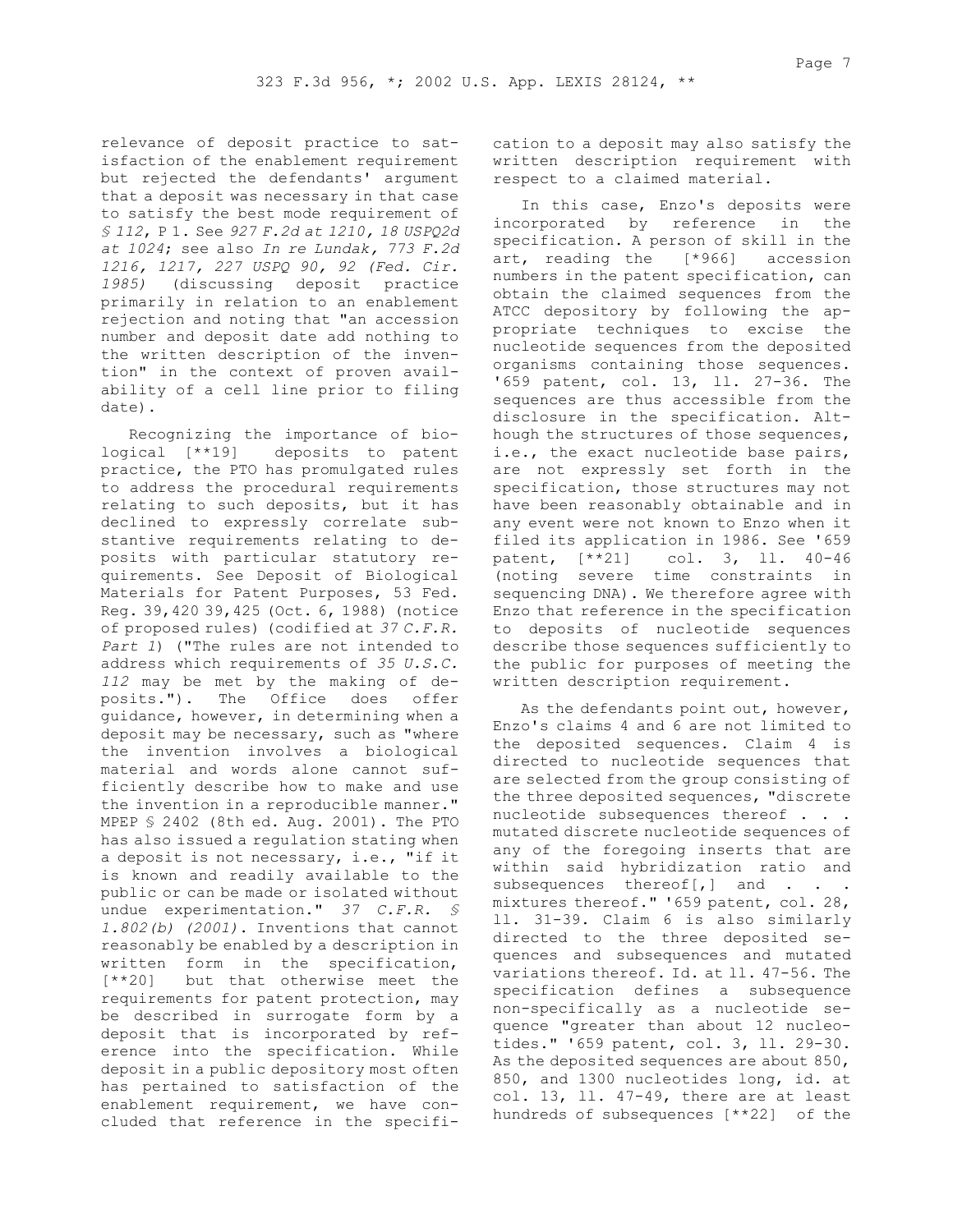deposited sequences, an unknown number of which might also meet the claimed hybridization ratio. Moreover, Enzo's expert, Dr. Wetmur, stated that "astronomical" numbers of mutated variations of the deposited sequences also fall within the scope of those claims, and that such broad claim scope is necessary to adequately protect Enzo's invention from copyists who could otherwise make a minor change to the sequence and thereby avoid infringement while still exploiting the benefits of Enzo's invention. The defendants assert that such breadth is fatal to the adequacy of the written description. On the other hand, because the deposited sequences are described by virtue of a reference to their having been deposited, it may well be that various subsequences, mutations, and mixtures of those sequences are also described to one of skill in the art. We regard that question as an issue of fact that is best resolved on remand. <sup>2</sup> Because the district court's grant of summary judgment was based on its conclusion that Enzo's deposits could not satisfy the written description requirement as a matter of law, we reverse the district court's grant of summary judgment that claims 4 and 6 are invalid [\*\*23] for failure to meet the written description requirement. On remand, the court should determine whether a person of skill in the art would glean from the written description, including information obtainable from the deposits of the claimed sequences, subsequences, mutated variants, and mixtures sufficient to demonstrate possession of the generic scope of the claims.

> 2 We do not address the issue whether the breadth of the claim may implicate other validity issues, such as enablement. Only written description is before us.

We next address the question whether the compositions of the broader genus claims 1-3 and 5 are sufficiently [\*967] described to meet the requirements of *§ 112*, P 1, on the basis of Enzo's deposits of three sequences. If those sequences are representative of the scope of the genus claims, i.e., if

they indicate that the patentee has invented species sufficient to constitute the genera, they may be representative of the scope of those claims. See *In re Smythe, 480 F.2d 1376, 1383, 178 USPQ 279, 284-85 (CCPA 1973)* [\*\*24] (discussing circumstances in which a species may be representative of and therefore descriptive of genus claims). Because the district court concluded that the deposited sequences were not themselves described, it did not determine whether that description was representative of the genera in those claims. Such determination should be made on remand.

When we addressed a similar issue in Eli Lilly, we determined that a disclosure of the sequence of rat cDNA was not descriptive of the broader invention consisting of mammalian and vertebrate cDNA, although it was a species falling within the scope of those claims. *Eli Lilly, 119 F.3d at 1567-68, 43 USPQ2d at 1405*. In Eli Lilly, the specification and generic claims to all cDNAs encoding for vertebrate or mammalian insulin did not describe the claimed genus because they did not set forth any common features possessed by members of the genus that distinguished them from others. *Id. at 1568, 43 USPQ2d at 1405*. Nor did the specification describe a sufficient number of species within the very broad genus to indicate that the inventors had made a generic invention, i.e., that they had possession [\*\*25] of the breadth of the genus, as opposed to merely one or two such species. *Id.* The PTO has included a hypothetical example based on the facts of Eli Lilly in its Synopsis of Application of Written Guidelines in which the description requirement is not met. See Application of Guidelines, Example 17, at 61-64. The PTO has also provided a contrasting example of genus claims to nucleic acids based on their hybridization properties, and has determined that such claims may be adequately described if they hybridize under highly stringent conditions to known sequences because such conditions dictate that all species within the genus will be structurally similar. See id., Example 9, at 35-37. Whether the disclosure provided by the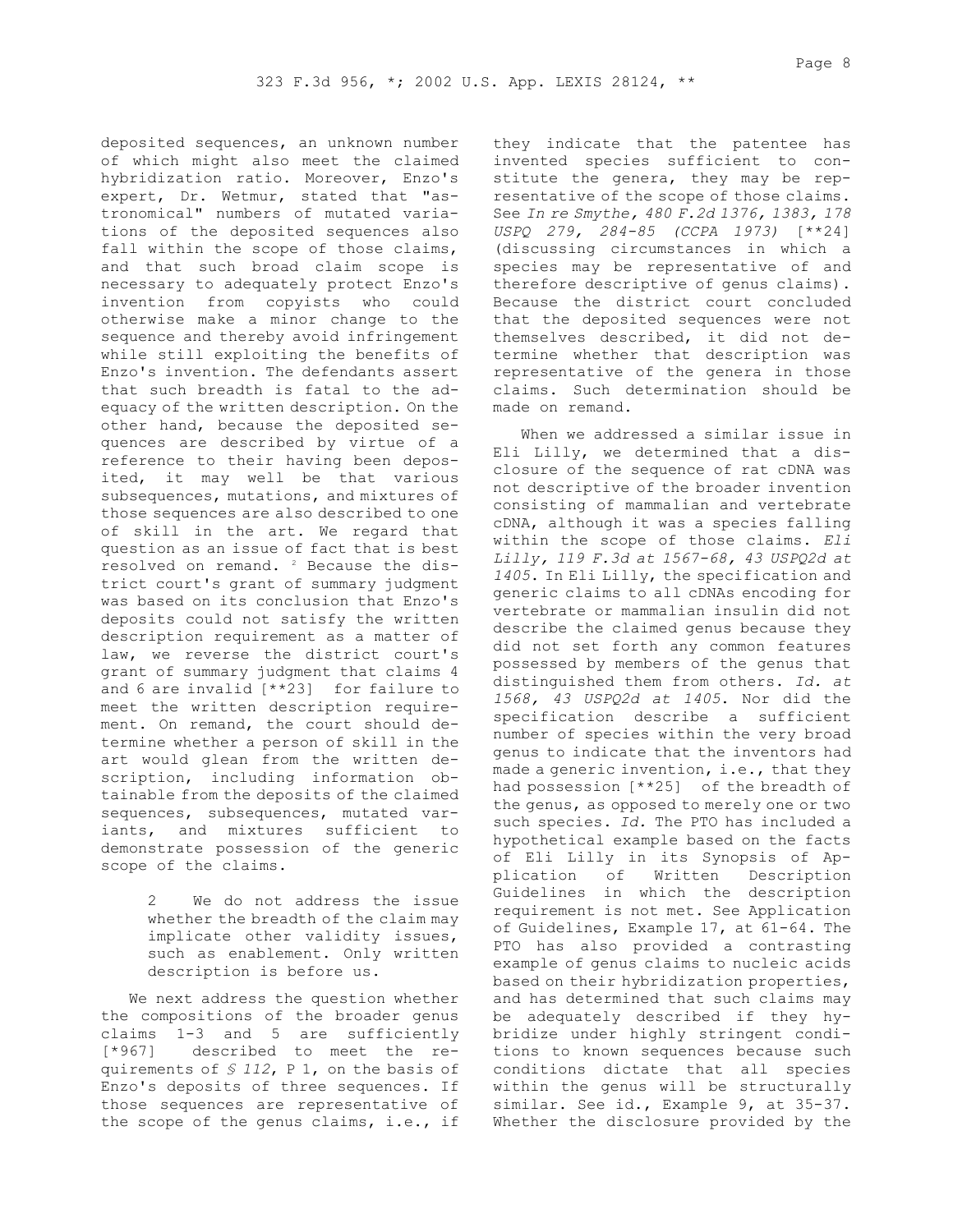three deposits in this case, coupled with the skill of the art, describes the genera of claims 1-3 and 5 is a fact question the district court did not address. On remand, the district court should determine, consistently with the precedent of this court and the PTO's Guidelines, whether one skilled in the art would consider the subject matter of claims 1-3 and 5 to be adequately described, recognizing the significance of the deposits and [\*\*26] the scope of the claims.

Enzo argues that all of the claims are adequately described on another basis, viz., by means of the disclosed correlation of the function of hybridization with the bacterial DNA. In its petition for rehearing, Enzo states as attorney argument that "the description and claiming of biological materials by their affinity to other materials that are clearly identified in the specification and claims (the particular deposited strains of N. gonorrhoeae and N. meningitidis) inherently specifies structure, and is routine in this field." Claim 1 sets forth the deposit numbers of six strains of N. gonorrhoeae to which the claimed nucleotide sequences preferentially hybridize, as well as the deposit numbers of six strains of N. meningitidis that are thereby distinguished. Again, as with the claimed nucleotide sequences, the sequences of the genomic DNA of those bacteria are not disclosed, perhaps because such sequencing would have been unduly burdensome at the time of Enzo's invention. [\*968] '659 patent, col. 3, ll. 40-46 (noting that it would take 3,000 scientists one month to sequence the genome of one strain of N. gonorrhoeae and one<br>strain of  $[**27]$  N. meningitidis). N. meningitidis). However, as those bacteria were deposited, their bacterial genome is accessible and, under our holding today, they are adequately described in the specification by their accession numbers. Because the claimed nucleotide sequences preferentially bind to the genomic DNA of the deposited strains of N. gonorrhoeae and have a complementary structural relationship with that DNA, those sequences, under the PTO Guidelines, may also be adequately described.

Although the patent specification lacks description of the location along the bacterial DNA to which the claimed sequences bind, Enzo has at least raised a genuine issue of material fact as to whether a reasonable fact-finder could conclude that the claimed sequences are described by their ability to hybridize to structures that, while not explicitly sequenced, are accessible to the public. Such hybridization to disclosed organisms may meet the PTO's Guidelines stating that functional claiming is permissible when the claimed material hybridizes to a disclosed substrate. That is a fact question. We therefore conclude that the district court erred in granting summary judgment that the claims are invalid for failure [\*\*28] to meet the written description requirement. On remand, the court should consider whether one of skill in the art would find the generically claimed sequences described on the basis of Enzo's disclosure of the hybridization function and an accessible structure, consistent with the PTO Guidelines. If so, the written description requirement would be met.

We next address Enzo's additional argument that the written description requirement for the generic claims is necessarily met as a matter of law because the claim language appears in ipsis verbis in the specification. We do not agree. Even if a claim is supported by the specification, the language of the specification, to the extent possible, must describe the claimed invention so that one skilled in the art can recognize what is claimed. The appearance of mere indistinct words in a specification or a claim, even an original claim, does not necessarily satisfy that requirement.

One may consider examples from the chemical arts. A description of an anti-inflammatory steroid, i.e., a steroid (a generic structural term) described even in terms of its function of lessening inflammation of tissues fails to distinguish any steroid [\*\*29] from others having the same activity or function. Similarly, the expression "an antibiotic penicillin" fails to distinguish a particular penicillin mol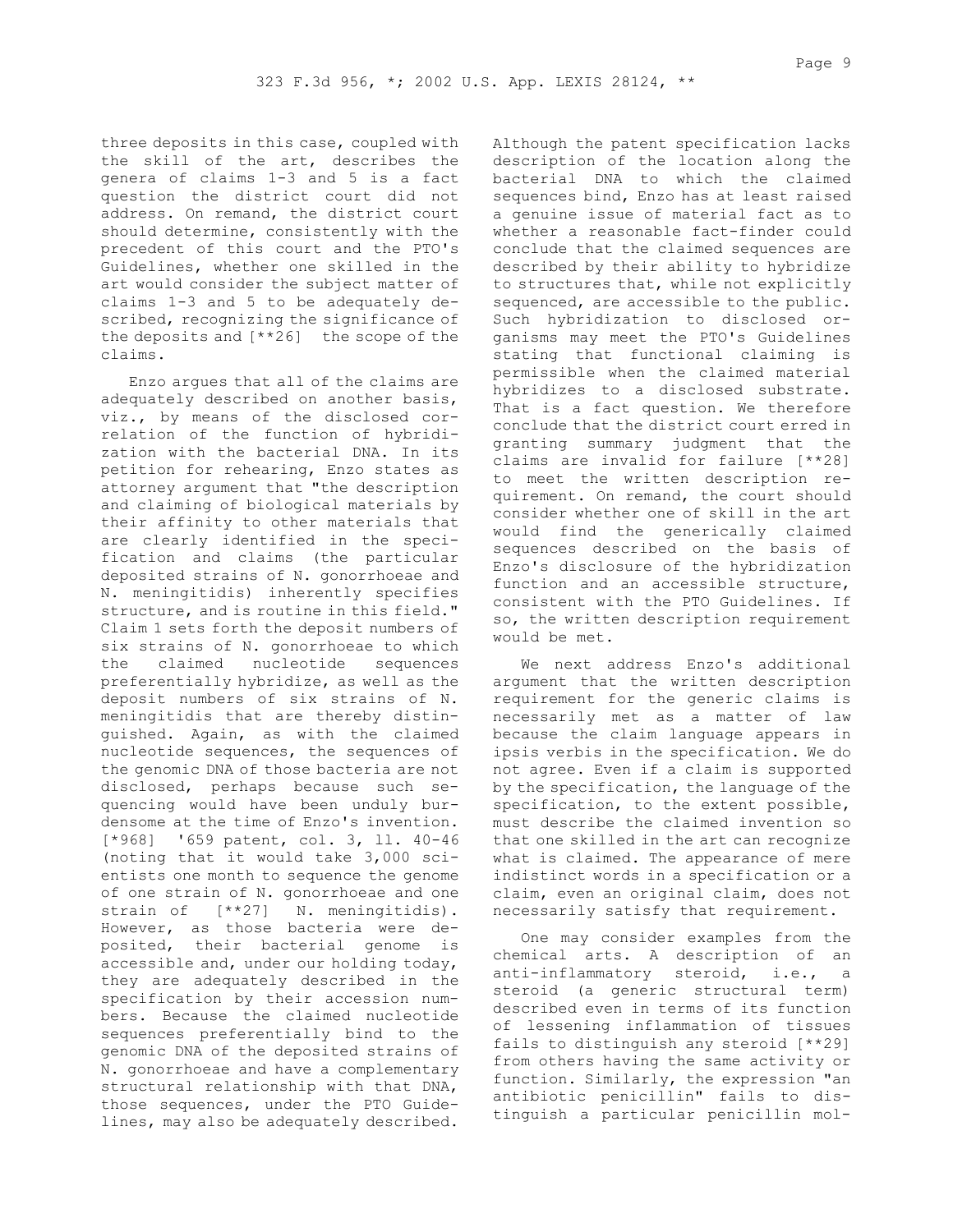ecule from others possessing the same activity. A description of what a material does, rather than of what it is, usually does not suffice. *Eli Lilly, 119 F.3d at 1568, 43 USPQ2d at 1406*. The disclosure must allow one skilled in the art to visualize or recognize the identity of the subject matter purportedly described. *Id.*

In Eli Lilly, we were faced with a set of facts in which the words of the claim alone did not convey an adequate description of the invention. *Id. at 1567, 43 USPQ2d at 1405*. In such a situation, regardless whether the claim appears in the original specification and is thus supported by the specification as of the filing date, *§ 112*, P 1 is not necessarily met. See Guidelines at 1100 (noting Eli Lilly's clarification of the "original claim" doctrine in situations in which the name of the claimed material does not convey sufficient identifying information). If a purported description of an invention does not meet the requirements of the statute, the fact that it appears [\*\*30] as an original claim or in the specification does [\*969] not save it. A claim does not become more descriptive by its repetition, or its longevity.

Inasmuch as *§ 112*, P 1 requires such description, we are not persuaded by Enzo's argument that, because the<br>specification indicated that Enzo specification indicated that "possessed" the claimed invention by reducing three sequences within the scope of the claims to practice, Enzo necessarily described the invention. It is true that in Vas-Cath, we stated: "The purpose of the 'written description' requirement is broader than to merely explain how to 'make and use'; the applicant must also convey with reasonable clarity to those skilled in the art that, as of the filing date sought, he or she was in possession of the invention." *Vas-Cath, 935 F.2d at 1563-64, 19 USPQ2d at 1117*. That portion of the opinion in Vas-Cath, however, merely states a purpose of the written description requirement, viz., to ensure that the applicant had possession of the invention as of the desired filing date. It does not state that possession alone

is always sufficient to meet that requirement. Furthermore, in Lockwood v. American Airlines, Inc., we rejected [\*\*31] Lockwood's argument that "all that is necessary to satisfy the description requirement is to show that one is 'in possession' of the invention." *107 F.3d 1565, 1572, 41 USPQ2d 1961, 1966 (Fed. Cir. 1997)*. Rather, we clarified that the written description requirement is satisfied by the patentee's disclosure of "such descriptive means as words, structures, figures, diagrams, formulas, etc., that fully set forth the claimed invention." *Id.*

The articulation of the written description requirement in terms of "possession" is especially meaningful when a patentee is claiming entitlement to an earlier filing date under *35 U.S.C. §§ 119 or 120*, in interferences in which the issue is whether a count is supported by the specification of one or more of the parties, and in ex parte applications in which a claim at issue was filed subsequent to the application. See *Vas-Cath, 935 F.2d at 1560, 19 USPQ2d at 1114* (describing situations in which the written description requirement may<br>arise); Ralston Purina Co. v. arise); *Ralston Purina Co. v. Far-Mar-Co, Inc., 772 F.2d 1570, 1575, 227 USPQ 177, 179 (Fed. Cir. 1985)* (noting, in the context of claiming [\*\*32] entitlement to the priority date of an earlier application, that the written description requirement is met if "the disclosure of the application relied upon reasonably conveys to the artisan that the inventor had possession at that time of the later claimed subject matter"). Application of the written description requirement, however, is not subsumed by the "possession" inquiry. A showing of "possession" is ancillary to the statutory mandate that "the specification shall contain a written description of the invention," and that requirement is not met if, despite a showing of possession, the specification does not adequately describe the claimed invention. After all, as indicated above, one can show possession of an invention by means of an affidavit or declaration during prosecution, as one does in an interference or when one files an affidavit under *37 C.F.R. § 1.131* to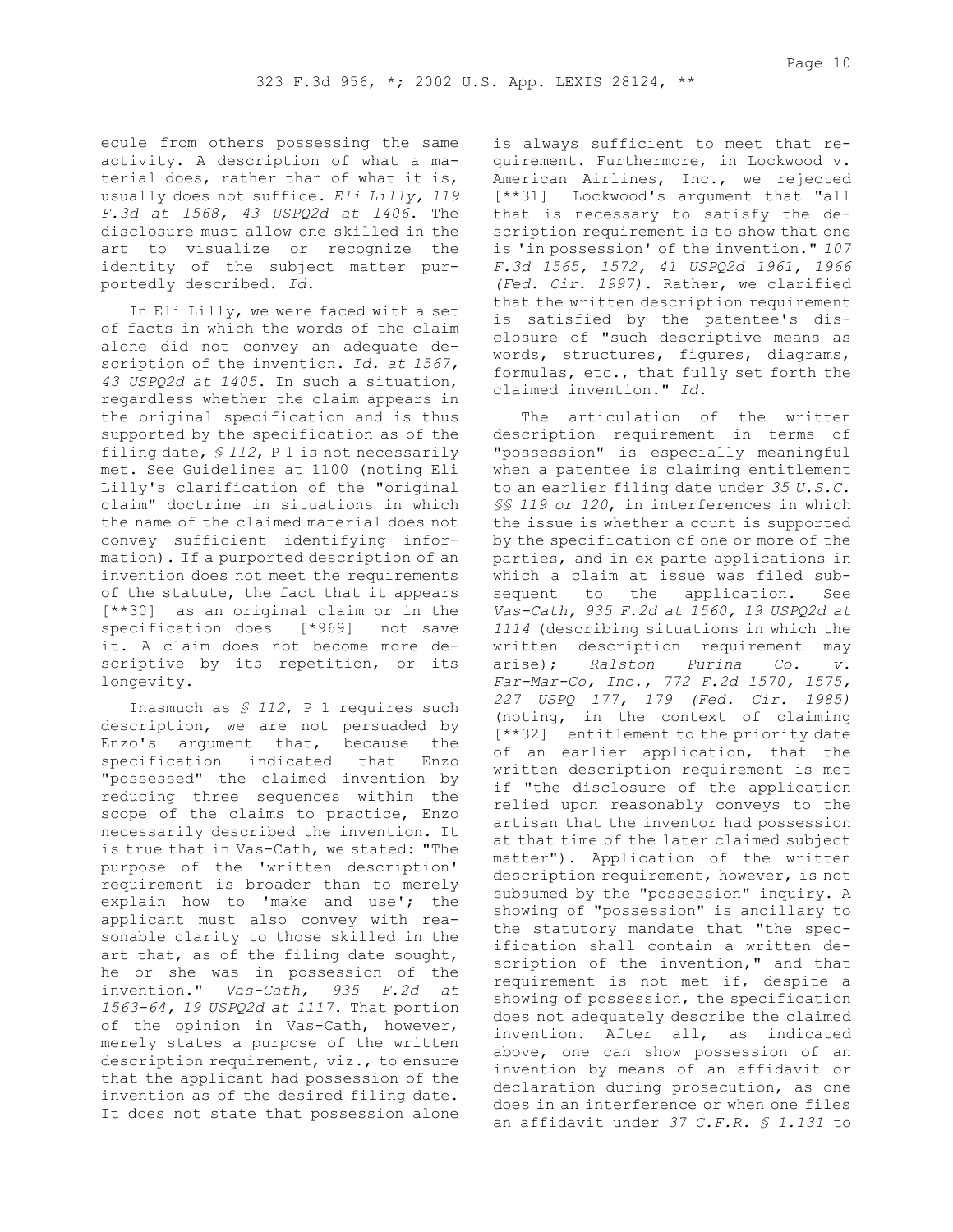antedate a reference. However, such a showing of possession alone does not cure the lack of a written description in the specification, as required by statute.

Similarly, we conclude that proof of a reduction to practice, absent an adequate description in the specification of what is [\*\*33] reduced to practice, does not serve to describe or identify the invention for purposes of *§ 112*, P 1. As with "possession," proof of a reduction to practice may show priority of invention or allow one to antedate a reference, but it does not by itself provide a written description in the patent specification. We are thus not persuaded [\*970] by Enzo's argument, relying on the PTO's Guidelines, that its disclosure of an actual reduction to practice is an important "safe haven" by which it has demonstrated compliance with the description requirement. The Guidelines state:

> Actual reduction to practice may be crucial in the relatively rare instances where the level of knowledge and level of skill are such that those of skill in the art cannot describe a composition structurally, or specify a process of making a composition by naming components and combining steps, in such a way as to distinguish the composition with particularity from all others.

Guidelines, 66 Fed. Reg. at 1101. For<br>biological inventions, for which biological inventions, providing a description in written form is not practicable, one may nevertheless comply with the written description requirement by publicly [\*\*34] depositing the biological material, as we have held today. That compliance is grounded on the fact of the deposit and the accession number in the specification, not because a reduction to practice has occurred. Such description is the quid pro quo of the patent system; the public must receive meaningful disclosure in exchange for being excluded from practicing the invention for a limited period of time.

## CONCLUSION

For the foregoing reasons, we conclude that the district court erred in granting summary judgment that the claims of the '659 patent are invalid for failure to meet the written description requirement of *§ 112*, P 1. While the district judge clearly understood and correctly applied this court's existing precedent, we nevertheless reverse because this case has taken us into new territory and we have held, as a matter of first impression, that reference in a patent specification to a deposit of genetic material may suffice to describe that material. We therefore remand for further resolution consistent with this opinion.

### REVERSED and REMANDED

ON PETITION FOR REHEARING

## ORDER

A petition for rehearing was filed by the plaintiff-appellant, and a response thereto [\*\*35] was invited by the court and filed by the defendants-appellees. The United States Patent and Trademark Office and Fish & Richardson P.C. filed briefs as amici curiae. This matter was referred first to the merits panel that heard this appeal, which vacated its earlier decision and prepared a revised decision for issuance. Thereafter, at the request of a non-panel judge, an en banc poll was conducted concerning whether the appeal ought to be heard en banc. The poll failed. Circuit Judges RADER, GAJARSA, and LINN would have heard the appeal en banc.

Upon consideration thereof,

IT IS ORDERED THAT:

The petition for rehearing is granted as set forth in the panel opinion issued concurrently with this order.

LOURIE, Circuit Judge, with whom NEWMAN, Circuit Judge, joins, filed an opinion concurring in the court's decision not to hear the case en banc.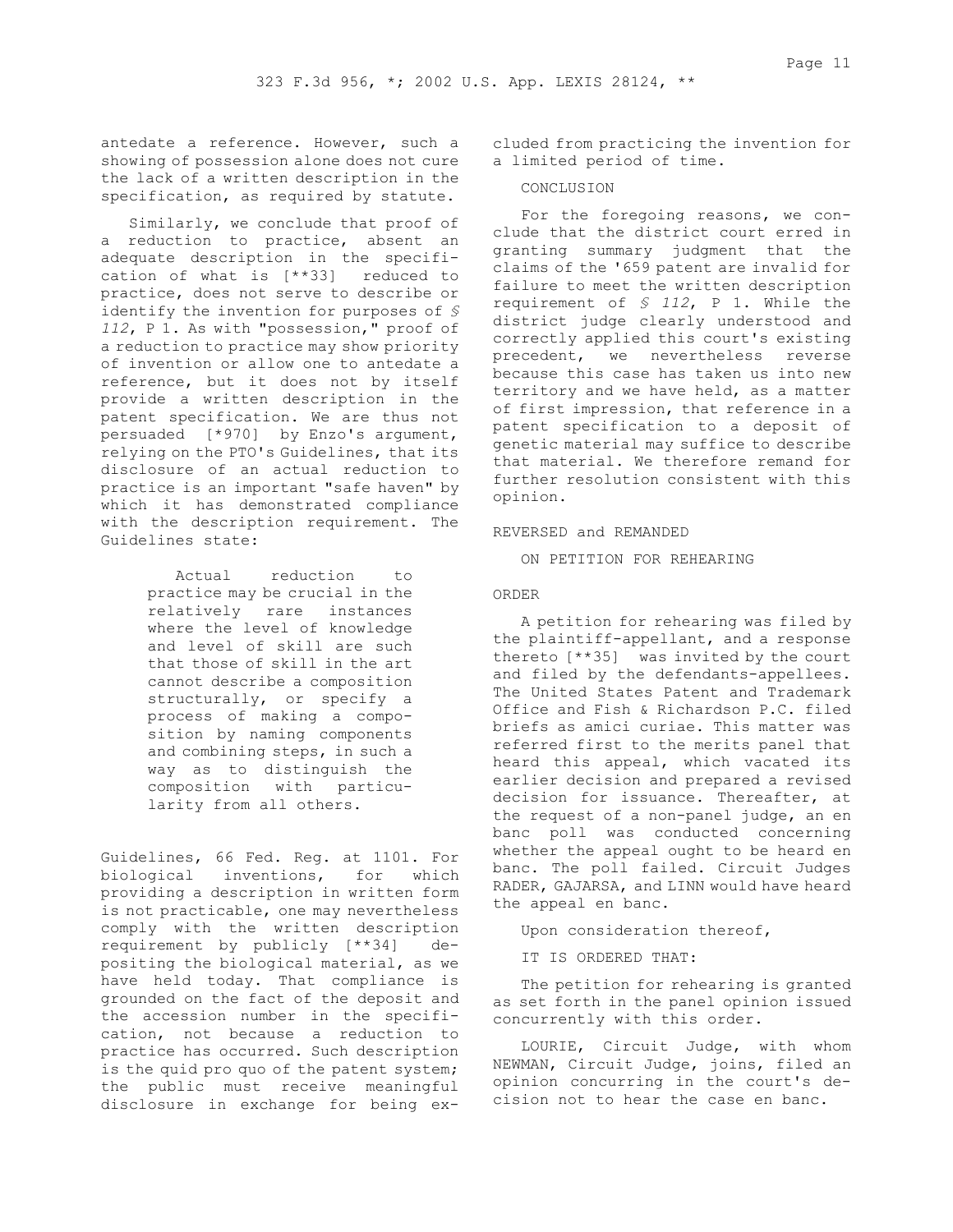NEWMAN, Circuit Judge, filed an opinion concurring in that decision.

DYK, Circuit Judge, filed an opinion concurring in that decision.

RADER, Circuit Judge, with whom GAJARSA and LINN, Circuit Judges, join, filed an opinion dissenting from that decision.

[\*971] LINN, Circuit Judge, with whom RADER and GAJARSA, [\*\*36] Circuit Judges, join, filed an opinion dissenting from that decision.

July 15, 2002 Date

**CONCUR BY:** LOURIE; NEWMAN; DYK

### **CONCUR**

LOURIE, Circuit Judge, with whom NEWMAN, Circuit Judge, joins, concurring in the court's decision not to hear the case en banc.

I agree that the court correctly declined to hear this case en banc.

First, it is important to note that the earlier panel majority, in response to the petition for rehearing, has reversed its earlier decision. Taking the case en banc would therefore delay and hence frustrate the remand of the case solely for the purpose of revising written description law. That law is sound and does not need revision, at least as proposed by the dissents.

The dissenters believe that the written description requirement is simply a requirement for enablement. With all due respect, that is incorrect. The complete statutory provision is as follows:

> The specification shall contain a written description of the invention, and of the manner and process of making and using it, in such full, clear, concise, and exact terms as to enable any person skilled in the art to which it pertains or with which it is most nearly [\*\*37] connected, to make and use the same, and shall set forth the

best mode contemplated by the inventor of carrying out his invention.

*35 U.S.C. § 112*, P 1 (1994) (emphasis added). I read the statute so as to give effect to its language. The statute states that the invention must be described. That is basic patent law, the quid pro quo for the grant of a patent. Judge Rader notes that historically the written description requirement served a purpose when claims were not required. While that may be correct, when the statute began requiring claims, it was not amended to delete the requirement; note the comma between the description requirement and the enablement provision, and the "and" that follows the comma. Judge Rich, whom Judge Rader cites, was in fact one of the earliest interpreters of the statute as having separate enablement and written description requirements. *In re Ruschig, 54 C.C.P.A. 1551, 379 F.2d 990, 995-996, 154 USPQ 118, 123 (C.C.P.A. 1967)*; *Vas-Cath Inc. v. Mahurkar, 935 F.2d 1555, 1563, 19 USPQ2d 1111, 1117 (Fed. Cir. 1991)*. The basic requirement to describe one's invention was recently emphasized [\*\*38] as an independent patentability requirement by the Supreme Court in Festo:

 In addition, the patent application must describe, enable, and set forth the best mode of carrying out the invention. *§ 112* (1994 ed.). These latter requirements must be satisfied before issuance of the patent, for exclusive patent rights are given in exchange for disclosing the invention to the public. See *Bonito Boats, Inc. v. Thunder Craft Boats, Inc., 489 U.S. 141, 150-151, 103 L. Ed. 2d 118, 109 S. Ct. 971*. What is claimed by the patent application must be the same as what is disclosed in the specification; otherwise the patent should not issue.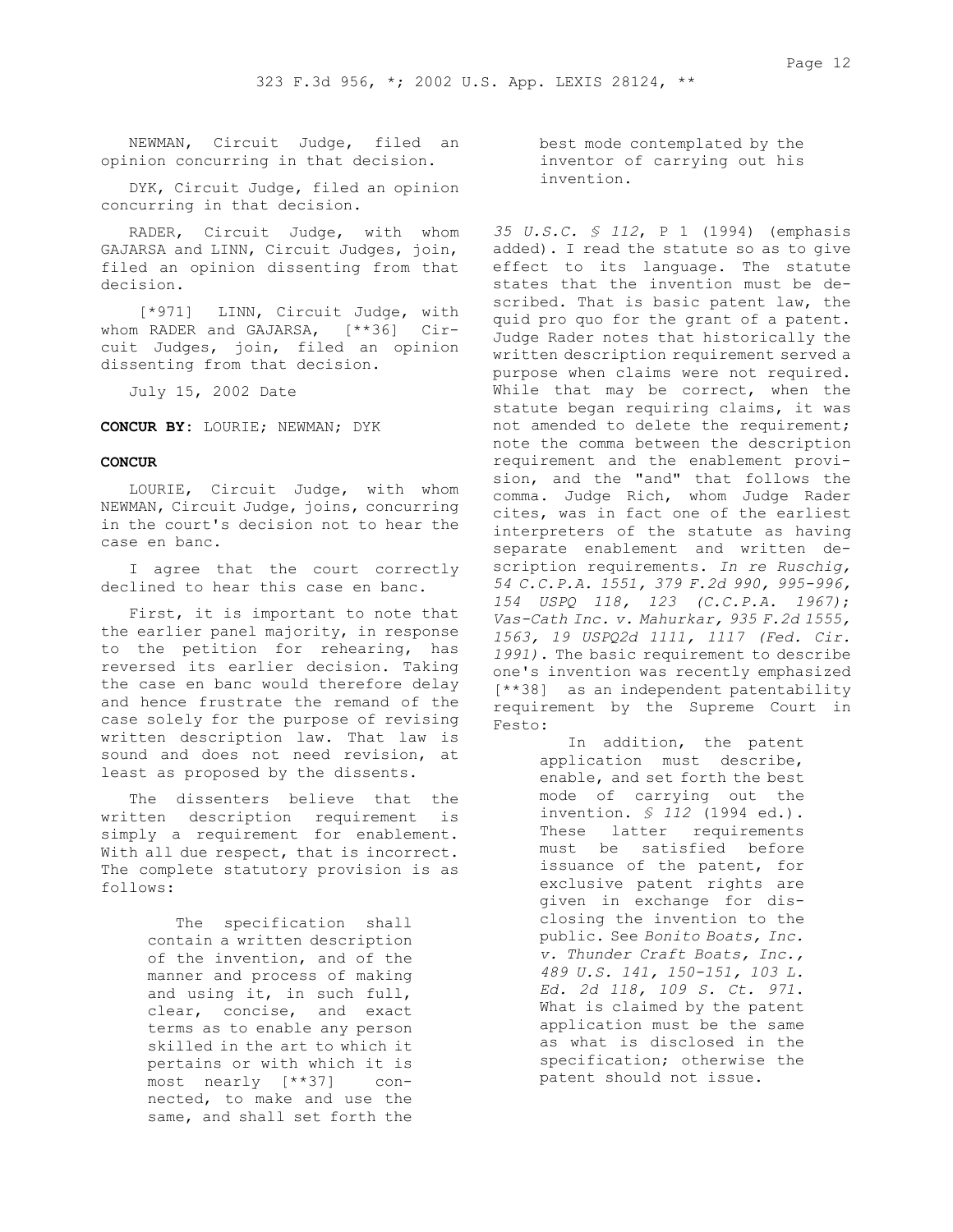*Festo Corp. v. Shoketsu Kinzoku Kogyo Kabushiki Co., 535 U.S. 722, 122 S. Ct. 1831, 1840, 152 L. Ed. 2d 944 (2002)* (emphases added).

It is said that applying the written description requirement outside of the priority context was novel until several years ago. Maybe so, maybe not; certainly such a holding was not precluded by statute or precedent. New interpretations of old statutes in light of new fact situations occur all the time. I believe these issues have arisen in recent years for the same reason that more doctrine of equivalents [\*972] issues are in the<br>courts, [\*\*39] viz., because perviz., because perceptions that patents are stronger tempt patent owners to try to assert their patents beyond the original intentions of the inventors and their attorney. That is why the issues are being raised and that is why we have to decide them. Claims are now being asserted to cover what was not reasonably described in the patent.

Moreover, the dissenters would limit the requirement, to the extent that they credit the written description portion of the statute as being a separate requirement at all, to priority issues. The statute does not say "a written description of the invention for purposes of policing priority." While it has arisen primarily in cases involving priority issues, Congress has not so limited the statute, and we have failed to so limit it as well. As for the lack of earlier cases on this issue, it regularly happens in adjudication that issues do not arise until counsel raise them, and, when that occurs, courts are then required to decide them. Even now, a written description issue should not arise unless a patentee seeks to have his claims interpreted to include subject matter that he has not adequately disclosed in his patent. Although it is<br>true that the [\*\*40] written detrue that the  $[**40]$ scription requirement has been applied rigorously in some recent cases, I do not believe that any of those cases were decided wrongly. The losing patents (or applications) involved did not adequately disclose what was claimed: a particular ratio of variables, *Purdue Pharma L.P. v. Faulding Inc., 230 F.3d* 

*1320, 1327, 56 USPQ2d 1481, 1487 (Fed. Cir. 2000)*; a sofa with controls other than on the console, *Gentry Gallery, Inc. v. Berkline Corp., 134 F.3d 1473, 1480, 45 USPQ2d 1498, 1503-1504 (Fed. Cir. 1998)*; a cup other than a conical cup, *Tronzo v. Biomet, Inc., 156 F.3d 1154, 1159-60, 47 USPQ2d 1829, 1833-34 (Fed. Cir. 1998)*; human insulin cDNA, *Regents of the Univ. of Cal. v. Eli Lilly & Co., 119 F.3d 1559, 1567, 43 USPQ2d 1398, 1405 (Fed. Cir. 1997)*; or beta-interferon, *Fiers v. Revel, 984 F.2d 1164, 1171, 25 USPQ2d 1601, 1606 (Fed. Cir. 1993)*. Interpretation of written description as this court has done furthers the goal of the law to have claims commensurate in scope with what has been disclosed to the public.

I believe that the dissenters miss the point in seeing this case as involving [\*\*41] an original claim or in ipsis verbis issue. There is no question that an original claim is part of the specification. That was the question answered in the affirmative by *In re Gardner, 480 F.2d 879, 178 USPQ 149 (C.C.P.A. 1973)*, in which the CCPA found compliance with the written description requirement over the objection of the PTO Commissioner, who argued that an original claim should not be considered part of the written description unless the specification was amended to contain the subject matter of the original claim. However, the question here is whether the disclosure, as an original claim, or in the specification, \* adequately describes the invention. It is incorrect that the mere appearance of vague claim language in an original claim or as part of the specification necessarily satisfies the written description requirement or shows possession of a generic invention.

> Not only are we not entitled to ignore the statutory written description requirement, but our court has not. Earlier cases also upheld a separate written description requirement, and the fact that they may have pertained to priority disputes does not vitiate their basic re-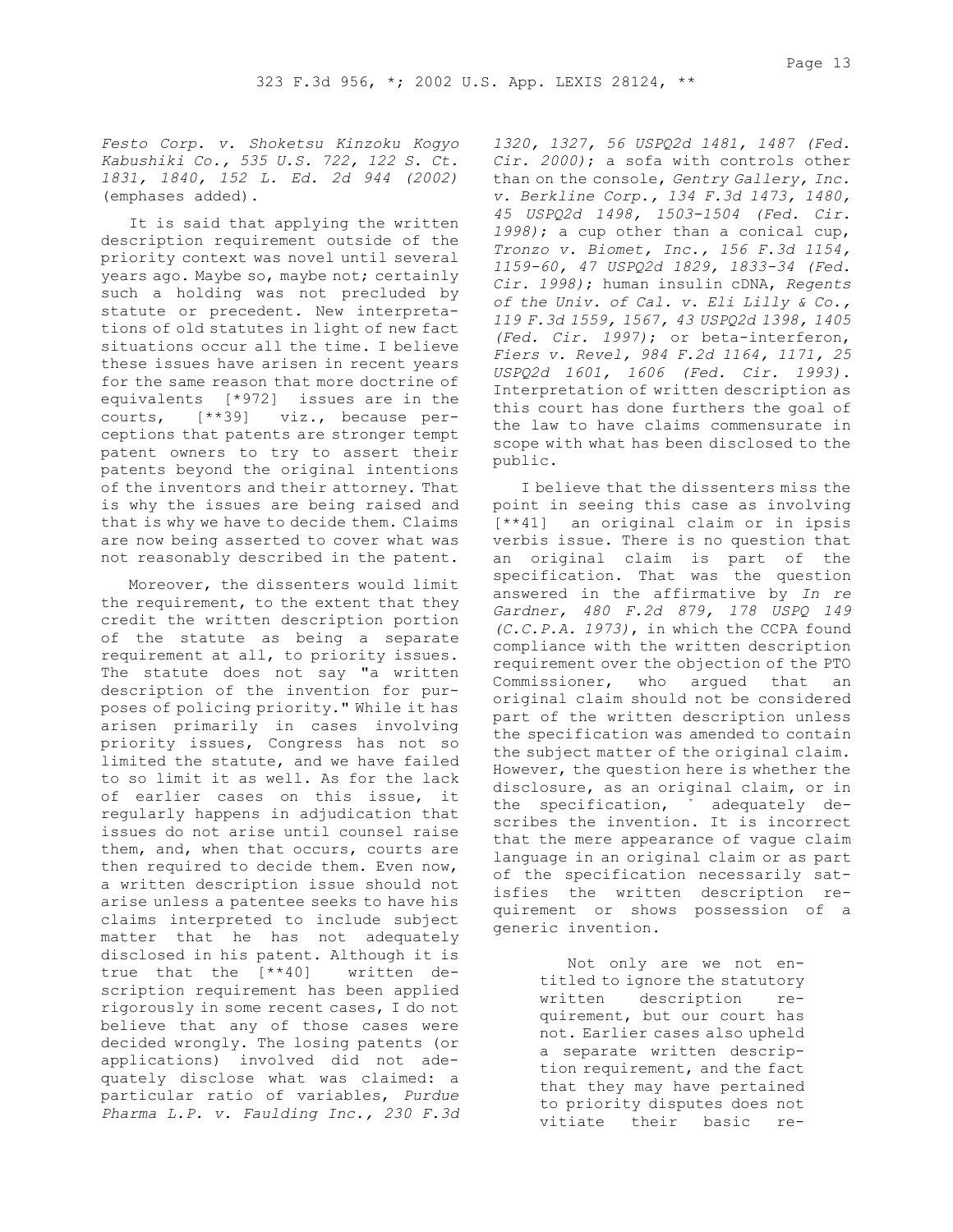quirement [\*\*42] to disclose one's invention. *Section 112*, paragraph [\*973] 1, does not limit itself to priority disputes. I thus believe it is incorrect, as Judge Rader states, that our cases have limited the written description/new matter doctrine to priority protection. Opinions explain the decisions on the issues that come before them on the facts presented; those cases have not expressly limited the<br>written description rewritten description quirement to priority issues, and in fact they emphasize that the requirement arises in a "variety of situations." *In re Wright, 866 F.2d 422, 424, 9 USPQ2d 1649, 1651 (Fed. Cir. 1989)*. Any language seemingly appearing to limit the language to priority issues does so because it addresses a priority issue that was before it. Other broad language is not binding holding on different facts and raising different issues. Courts do not, or should not, purport to write treatises on the law, outlining all aspects of a statute that comes before them. They decide issues raised in light of the decision being reviewed.

Enzo's claim 1 is actually not an original claim. It was amended to include language appearing in the original specification and it thus appears in ipsis verbis in the specification.

[\*\*43] Moreover, even if written description is related to and overlaps with "new matter," so what? One can fail to meet the requirements of the statute in more than one manner, and in any event the case cited as equating those two requirements in fact distinguishes *§§ 112 and 132* as concerning: (1) claims not

supported by the disclosure; and (2) the prohibition of new matter to the disclosure, respectively. *In re Rasmussen, 650 F.2d 1212, 1214-15, 211 USPQ 323, 326 (C.C.P.A. 1981)*. Rasmussen states that "the proper basis for rejection of a claim amended to recite elements thought to be without support in the original disclosure, therefore, is *§ 112*, first paragraph, not *§ 132*." Id.

In addition, we do not "elevate 'possession' to the posture of a statutory test of patentability." Rather, the opinion refines the "possession" test for circumstances such as these in which the inventors showed possession of a species of the invention by reference to a deposit, but may not have described what else within the scope of the claims they had possession of. While "possession" is a relevant factor in determining whether an invention is described, it is only a criterion [\*\*44] for satisfying the statutory written description requirement. Showing possession is not necessarily equivalent to providing a written description.

Judge Rader's dissenting opinion cites authors who disapprove of our decisions. While views of knowledgeable and objective commentators are surely of interest to this court, we should not interpret the law based on taking polls of discontented writers. Our commission is to apply the law to the facts and attempt to explain the reasons for our decisions. Critical articles may be written by those who have lost a case, or those who are skilled in a particular technology or not, or those who have little practical experience or who are seasoned experts. While Judge Rader cites articles critical of Lilly, others are favorable. Not surprisingly, an author from Eli Lilly took a positive view of the case. See Mark J. Stewart (patent associate at Eli Lilly), Note, *The Written Description Requirement of 35 U.S.C. § 112(1): The Standard After* Regents of the University of California v. Eli Lilly & Co., *32 Ind. L. Rev. 537, 563 (1999)* ("The holding in Lilly actually avoided a disaster that would have [\*\*45] crippled the biotechnology industry. The enormous amount of time and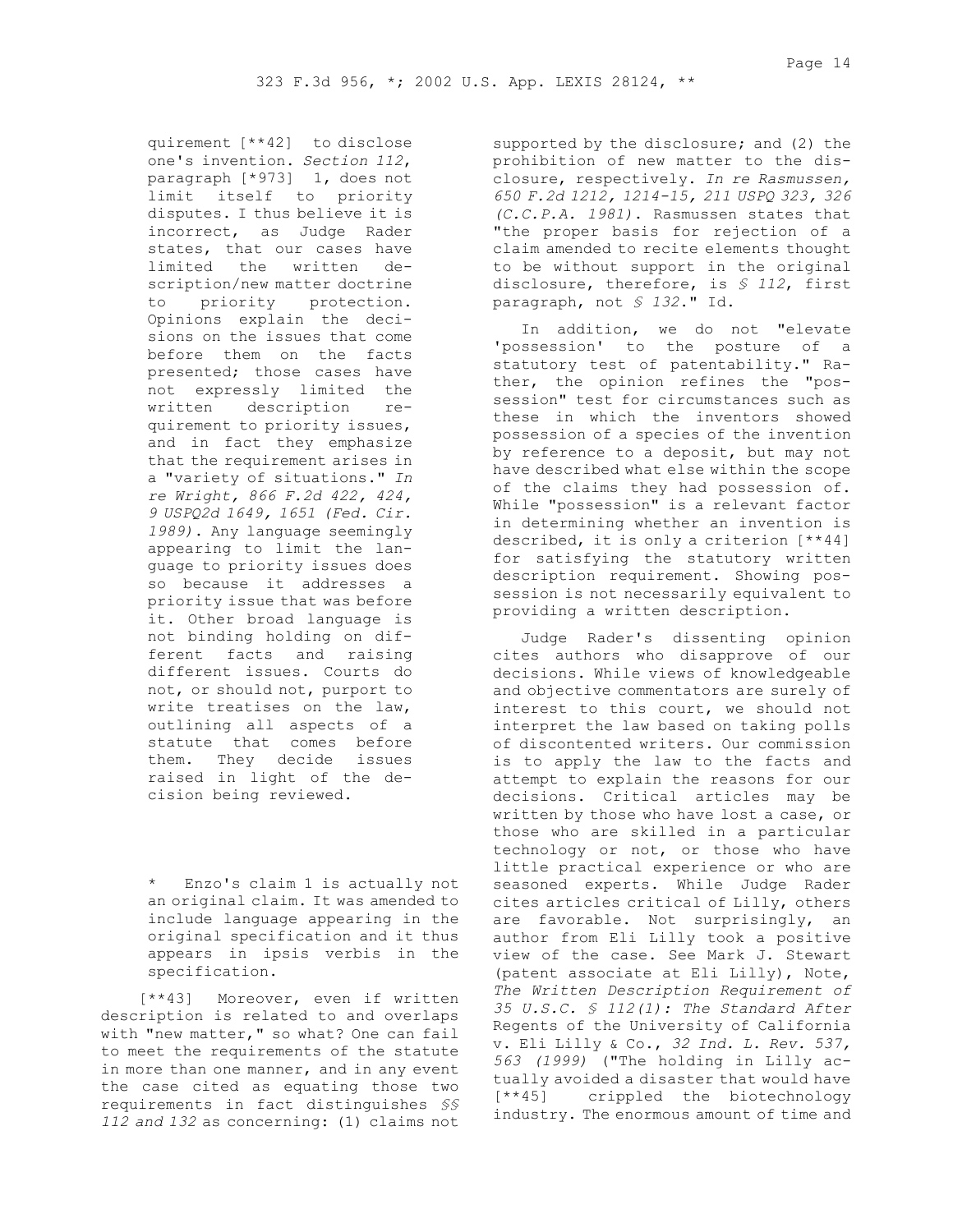money companies spend to study DNA and protein variants, to clone homologous genes and protein family members, and to mine databases would no longer be justified had the court found the written description in '525 adequate.").

Other authors support a robust written description requirement and point out the benefits of such a requirement to the public. [\*974] See, e.g., Scott A. Chambers, *"Written Description" and Patent Examination Under the U.S. Patent and Trademark Office Guidelines*, IP Litigator, Sept.-Oct. 2000, at 9, 10 ("Thus, the Federal Circuit's present interpretation of the written description requirement maintains the vitality of the U.S. patent system and provides disclosures that others can build on. By suggesting that disclosure of the structure or actual sequence of complex chemical entities may sometimes be required, the Federal Circuit may have advanced the goal of the patent system to actually put the claimed invention into the hands of the public."); Margaret Sampson, *The Evolution of the Enablement and Written Description Requirements under 35 U.S.C. § 112 in the* [\*\*46] *Area of Biotechnology, 15 Berkeley Tech. L. J. 1233, 1260-61 (2000)* ("Without a heightened written description requirement, inventors could receive patent rights to sequences of which they have no knowledge, in organisms with which they have never worked. . . . Therefore, the Federal Circuit's approach to the written description requirement in the area of biotechnology has prevented nucleotide sequence claims from becoming a Pandora's box that the patent law is unable to control."). In any event, we decide cases as they come to us, based on the arguments raised, the decisions below, the law, the facts, and our best efforts, not based on occasional journal articles.

> Since some of the cases implicated by this issue are in the biotech field, I should point out that, among the problems in comprehension of the issues in a biotech context is that a functional

description of DNA does not indicate which DNA has been invented. And simply acknowledging the presence of a DNA that serves a particular function, whose existence has been postulated since, perhaps, Mendel, plus a general process for finding it, is not a description of the DNA. It is a research plan at best, [\*\*47] and does not show "possession" of any invention.

Still, in terms of the more practical aspects of complying with the statute, meeting the description requirement is the first task in drafting a patent application. Enabling one of skill in the art to make and use the invention is a separate requirement. To interpret the written description requirement only as an enablement provision is to let the tail wag the dog. Perhaps there is little difference in electrical and mechanical inventions between describing an invention and enabling one to make and use it, but that is not true of chemical and chemical-like inventions.

Enzo's patent claimed a genus of chemical-like materials (a sequence of nucleic acids is of a chemical nature - note the claims begin with "a composition"). Although one may envision a general concept, what one usually does first in making or isolating a chemical or chemical-related invention is to obtain a specific material or materials. One then broadens the concept to extend it as far as one envisions that other materials will have the same utility and can be similarly made. That broadened concept becomes the genus in a patent application that is both the broadest  $\lceil$ \*\*48] statement constituting a statement constituting a written description and usually claim 1. One then elaborates to fill in the genus with representative examples of compounds or substances that fall within the genus. That is part of the written description needed to support the generic claim. Then, one tells how to make the materials, and then how to use them.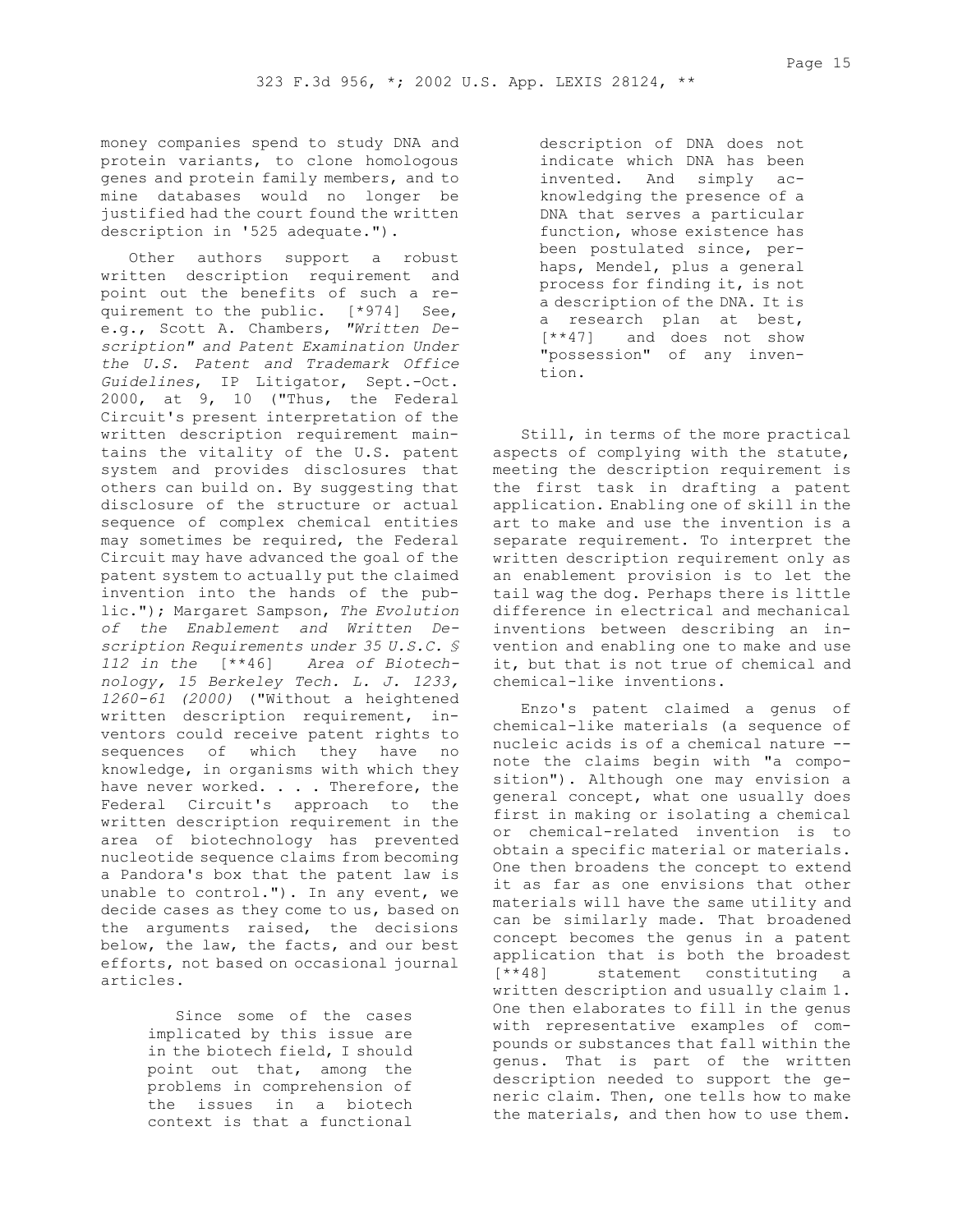That is enablement, separate in concept from describing what the invention is. The idea that there is no requirement in the statute to describe one's new invention (aside from the fact that the language of the statute contains one) separate from the requirement to enable one to make and use it is not correct. Disclosure [\*975] is the first role of a patent. One must first state what one's invention is. That is quite different from telling how to make and use it.

Some commentators have had difficulty in understanding how one may have enabled an invention, but not described it. They believe they must coincide. As an example of how the written description and enablement provisions differ in chemistry, however, one may readily have enabled the making of an invention, but still not have described it. For example, a propyl or butyl compound may be made by [\*\*49] a process analogous to a disclosed methyl compound, but, in the absence of a statement that the propyl and butyl compounds are part of the invention, they have not been described and they are not entitled to a patent (I make no implication here about coverage under the doctrine of equivalents). See *In re Di Leone, 58 C.C.P.A. 925, 436 F.2d 1404, 1405 n.1, 168 USPQ 592, 593 n.1 (C.C.P.A. 1971)* ("Consider the case where the specification discusses only compound A and contains no broadening language of any kind. This might very well enable one skilled in the art to make and use compounds B and C; yet the class consisting of A, B and C has not been described."). This is surely part of the recent history of some biotechnology patents.

In sum, we have evolved a consistent body of law over a number of years, based on the statute and basic principles of patent law. I see no reason to hear this case en banc and rewrite the statute.

NEWMAN, Circuit Judge, concurring in the denial of rehearing *en banc*.

I join Judge Lourie's statement, and write separately to emphasize my concern with the position of the dissent concerning the law of written description. The [\*\*50] description of the invention has always been the foundation of the patent specification. It sets forth what has been invented, and sets boundaries of what can be claimed. The theory of the dissent that a description of the invention is not needed in order to support the claims, but serves only to antedate prior art or establish priority in an interference, is a dramatic innovation in the theory and practice of patents. It has never been the sole purpose of the description requirement, and negates not only the logic but also the history of patent practice. The dissent's citation of cases in which the description of the invention has been relied on to antedate references and in interference contests reinforces, not reduces, the role of the description of the invention in establishing what has been invented.

The dissent argues that the subject matter that is intended to be patented need not be described, as long as it is enabled. Undoubtedly, in many patents these requirements are met by the same information content. And the special case of the biological deposit is a method of complying with the statutory requirements, as the panel now confirms; this expedient implements the statute [\*\*51] for this special subject matter, but does not change it. It is not the law that the description of the invention serves only to establish priority, to be invoked only when priority is at issue. The invention that is covered by the claims must be described as well as enabled, as the statute has always required.

DYK, Circuit Judge, concurring in the court's decision not to hear the case en banc.

The opinions of Judges Newman, Lourie, Rader, and Linn concerning the denial of en banc rehearing raise important and interesting questions, including questions concerning the<br>correctness of our earlier [\*976] correctness of our earlier decision in *Regents of the University of California v. Eli Lilly & Co., 119 F.3d 1559, 43 USPQ2d 1398 (Fed. Cir. 1997)*, cert. denied, *523 U.S. 1089 (1998)*, that may someday warrant the court's en banc attention. Given the panel's decision on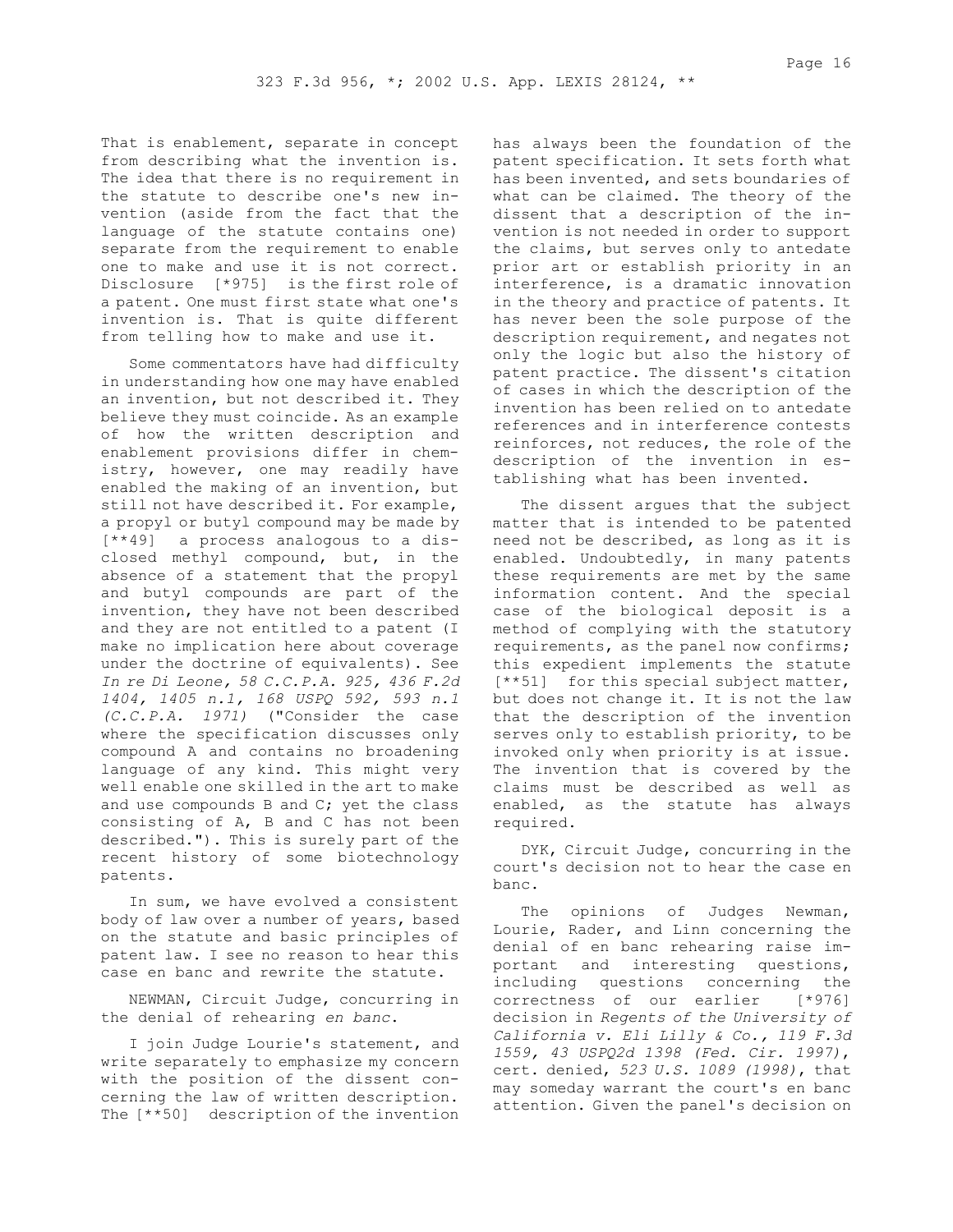rehearing, remanding for further consideration by the district court, this is not the appropriate occasion for en banc review. The court will also benefit from further percolation of these issues before they are addressed by the full court.

## **DISSENT BY:** RADER; LINN

# **DISSENT**

RADER, Circuit Judge, with [\*\*52] whom GAJARSA and LINN, Circuit Judges, join, dissenting from the court's decision not to hear the case en banc.

The tortuous path of this case shows the perils of ignoring the statute and over thirty years of consistent written description case law<sup>1</sup>. The first version of this opinion, *Enzo Biochem, Inc. v. Gen-Probe, Inc., 285 F.3d 1013, 62 USPQ2d 1289 (Fed. Cir. 2002)*, purported to invalidate a patent because the inventor had not shown "possession of the invention" for written description. See, *Vas-Cath Inc. v. Mahurkar, 935 F.2d 1555, 1564, 19 USPQ2d 1111, 1117 (Fed. Cir. 1991)*. As this court now acknowledges, an inventor can hardly show possession of an invention better than by depositing the invention in an internationally recognized repository. This court corrects part of the mistake of Enzo I. Yet the court still remands to the district court to reexamine the written description requirement. Because the written description requirement as created and applied for thirty years does not apply to this case, I would grant en banc review and correct the rest of this court's misapplication of the description requirement.

> An appendix at the close of this opinion will briefly explicate all written description cases from its creation in 1967 in the Court of Customs and Patent Appeals to the present. This appendix shows that only two cases, this ENZO case and the 1997 LILLY case have purported to apply the doctrine outside its purpose and function.

Because the greater mistake in this case is misapplication of this court's written description case law, this opinion devotes only a few paragraphs to the statutory interpretation question. The United States' brief as *amicus curiae* in support of rehearing *en banc* states concisely this Enzo opinion's disregard for the statute:

> A straightforward reading of the text of *section 112* suggests that the test for an adequate written description is whether it provides enough written information for others to make and use the invention. The statute provides that the "specification shall contain a written description of the invention . . . in such full, clear, concise, and exact terms as to enable any person skilled in the art . . . to make and use the same." *35 U.S.C. § 112* P 1. Thus, an adequate written description assures that others can "make and use" the invention.<sup>2</sup>

If it is possible to characterize disregard of statutory text as a secondary mistake, this case fits that classification. The more important problem is disregard for the case law that originated the written description requirement and applied it for over thirty years. [\*\*54]

> 2 This court rejected the "straightforward reading" of the statute in Vas-Cath because the written description (WD) doctrine was a priority control, not the general disclosure doctrine of enablement. See, *Vas-Cath, 935 F.2d 1555*. Within the proper purpose of WD, Vas-Cath makes sense. When applied outside the priority context as a general disclosure doctrine, however, WD cannot depart from the enablement test without replacing it. Thus, the United

[\*\*53] Statute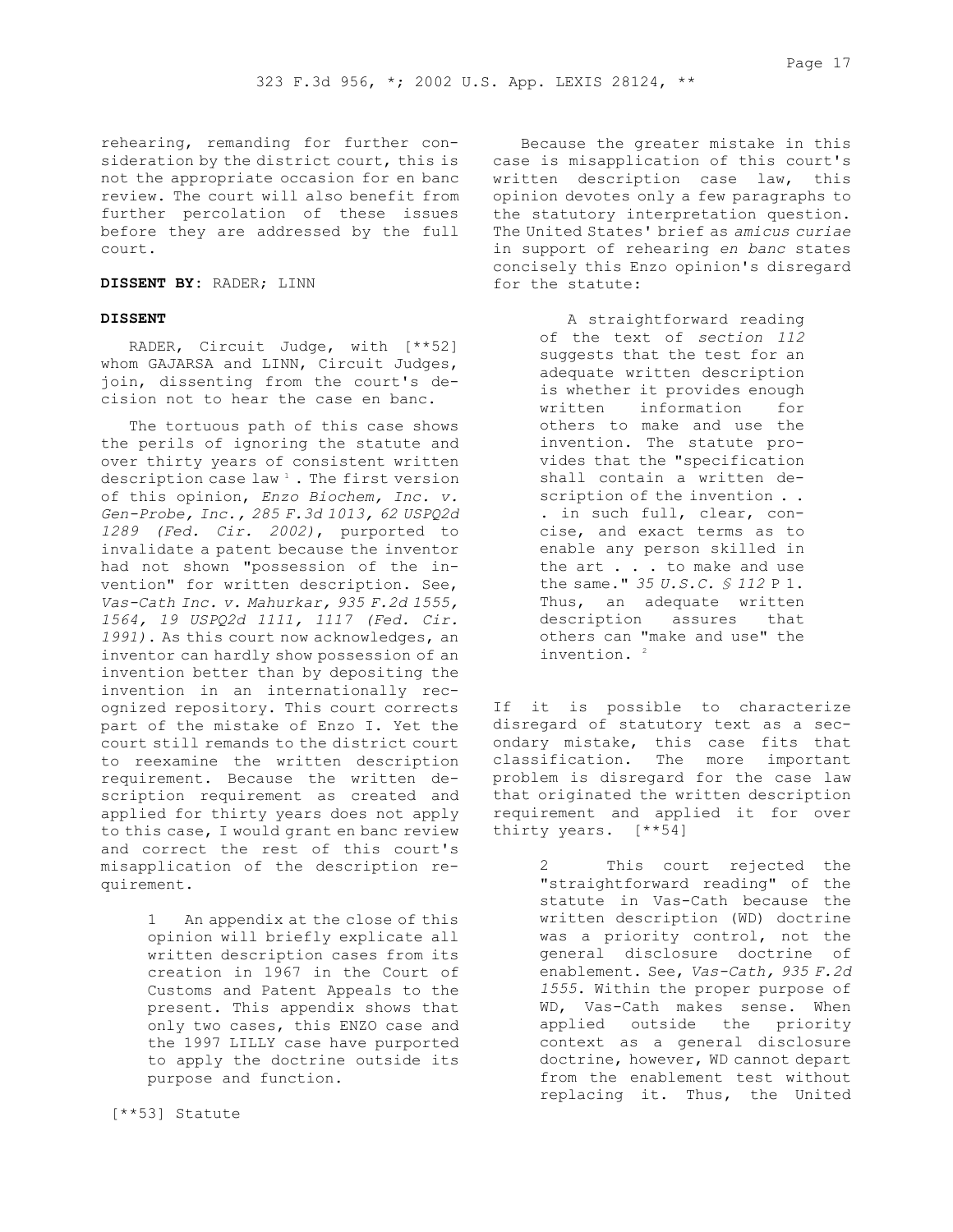States advocates application of the statutory standard of enablement.

[\*977] Origin and History of the Written Description Requirement

The words "written description" first appeared in the *Patent Act of 1793. At* that time, of course, patents did not require claims but only a written description sufficient "to distinguish [the invention] from all other things before known or used." In *Evans v. Eaton, 20 U.S. 356, 5 L. Ed. 472 (1822)*, the Supreme Court construed the description language to require applicants to enable their [\*\*55] inventions and to provide the notice function of claims:

> [After enablement,] the other object of the specification is to put the public in possession of what the party claims as his own invention, so as to ascertain if he claims any thing that is in common use, or is already known . . .

*Id. at 433*. In later enactments, this notice function was assigned to claims, leaving enablement as the only purpose of the "written description" language. As noted in the United States' brief, the modern descendant of the 1793 phrase still requires only a written description "in such . . . terms as to enable [the invention]." *35 U.S.C. § 112*. In J.E.M. Ag. Supply, the Supreme Court acknowledged only enablement as the disclosure *quid pro quo* of the *Patent Act*: "In addition [to novelty, utility, and nonobviousness], to obtain a utility patent, a breeder must describe the plant with sufficient specificity to enable others to 'make and use' the invention after the patent term expires." *J.E.M. Ag. Supply, Inc. v. Pioneer Hi-Bred Int'l, Inc., 534 U.S. 124, 122 S. Ct. 593, 604, 151 L. Ed. 2d 508 (2001)*. Reading the statute, [\*\*56] the Supreme Court correctly found no general disclosure requirement in title 35 other than enablement.<sup>3</sup>

3 In Festo, the Supreme Court mentions a description requirement separate from enablement. *Festo Corp. v. Shoketsu Kinzoku Kogyo Kabushiki Co., 535 U.S. 722, 122 S. Ct. 1831, 1840, 152 L. Ed. 2d 944 (2002)*. This listing of doctrines, however, did not endorse any departure from this court's case law for more than thirty years.

Before 1967, this court's predecessor, the United States Court of Customs and Patent Appeals also did not differentiate written description from enablement. In 1966, that predecessor court wrote in detail about *section 112*, paragraph 1, and found only two requirements -- enablement (the A requirement under Judge Rich's terminology) and best mode (the B requirement). *In re Gay, 50 C.C.P.A. 725, 309 F.2d 769, 772, 135 USPQ 311, 315 (CCPA, 1962)*.

In 1967, the Court of Customs and Patent Appeals first separated a new written description (WD) requirement from [\*\*57] the enablement requirement of *§ 112*. The reason for this new judge-made doctrine needs some explanation. Every patent system must have some provision to prevent applicants from using the amendment process to update their disclosures (claims or specifications) during their pendency before the patent office. Otherwise applicants could add new matter to their disclosures and date them back to their original filing date, thus defeating an accurate accounting of the priority of invention. Priority - always a vital issue in patent prosecution procedures -- often determines entitlement to an invention. Before 1967, the United States Patent Office and the Court of Customs and Patent Appeals used a "new matter" rejection to ensure that applicants did not update their disclosures after the original filing date of the application. This "new matter" rejection had a statutory basis: "No amendment shall introduce new matter into the disclosure of the invention." *35 U.S.C. § 132*.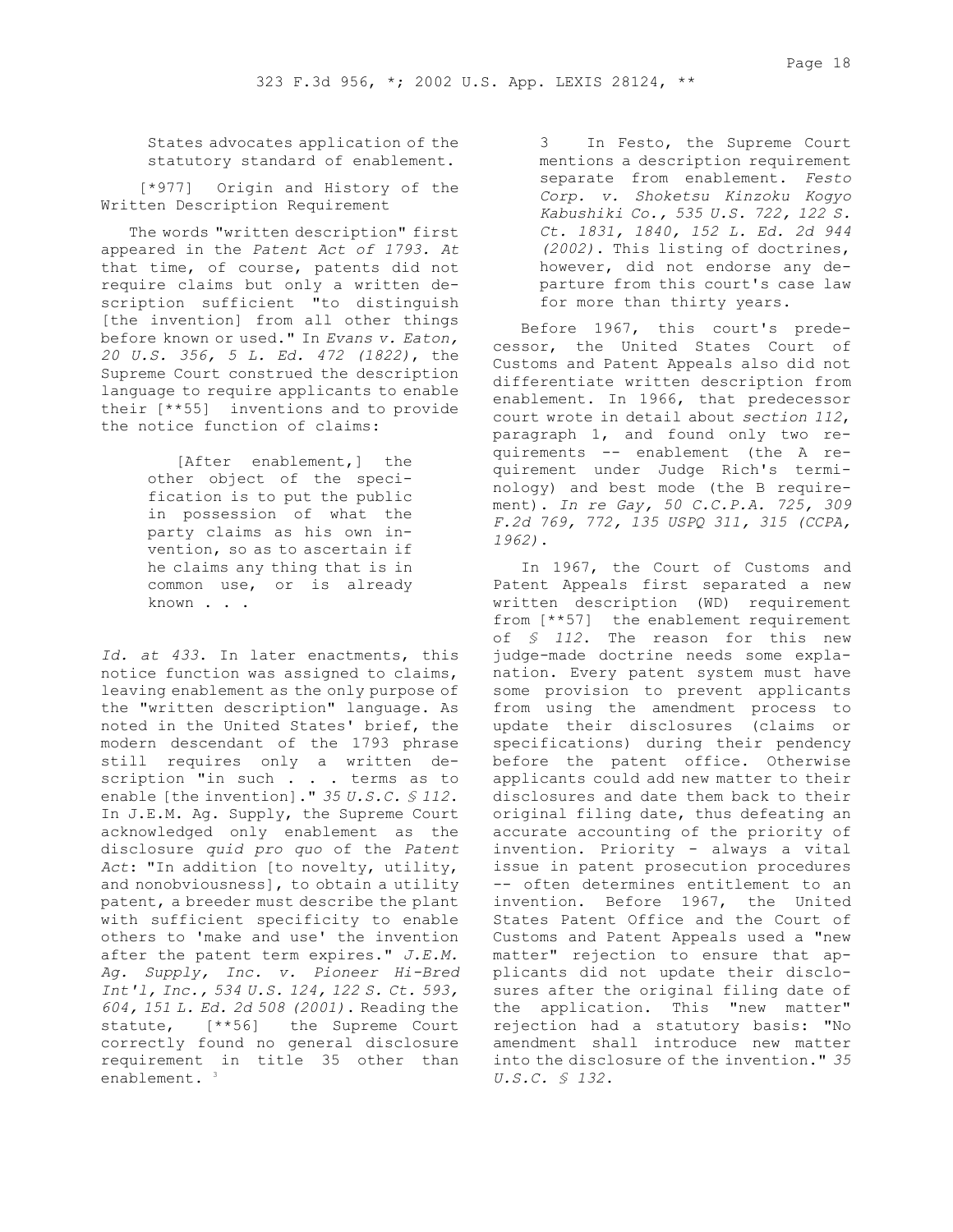In 1967, in *In re Ruschig, 54 C.C.P.A. 1551, 379 F.2d 990, 154 USPQ 118 (CCPA 1967)*, this court's predecessor created for the [\*978] first time a new WD doctrine to enforce priority. In [\*\*58] the context of a new claim added "about a year after the present application was filed," the Ruschig court sought to determine "whether [the new] claim 13 is supported by the disclosure of appellants' application." *Id. at 991*. Rather than use *§ 132*, however, Ruschig assigned the role of policing priority to *§ 112*. As a technical matter, the Court of Customs and Patent Appeals distinguished between adding new matter to the specification and adding new matter to the claims. Under PTO practice, new matter in the claims would draw a *§ 132* rejection of the claims; new matter in the specification would draw a *§ 132* objection to the addition. The Ruschig court, for the first time, decided to treat the objection alone as a *§ 132* matter. To deal with new matter in the claims, the court calved a new WD doctrine out of the *§ 112* enablement requirement 4 . As long as the new WD doctrine applied according to its original purpose as an identical twin of the *§ 132* new matter doctrine, these technical distinctions were of little practical consequence.

> 4 As a matter of integrity to the statute, the Ruschig distinction has a major problem, namely the language of *§ 132* embraces both new matter rejections of amended claims and new matter objections to<br>amended specifications. Both amended specifications. claims and the rest of the specification are part of the patent "disclosure" within the terms of *§ 132*. See, e.g., *In re Frey, 35 C.C.P.A. 970, 166 F.2d 572, 575, 77 USPQ 116, 119 (CCPA 1948)* ("Certainly the [claim] is a disclosure of itself."). Moreover implicit in the judicial creation of a new WD requirement is the incorrect assumption that the *Patent Act* had no remedy for new matter in claims before 1967. In fact, *§ 132* embraces both new matter rejections and objections.

[\*\*59] In any event, the WD doctrine, at its inception had a very clear function - preventing new matter from creeping into claim amendments. Judge Rich, the author of Ruschig, often reiterated the purpose of WD. For instance in the case of *In re Wertheim, 541 F.2d 257, 191 USPQ 90 (CCPA 1976)*, the Court of Customs and Patent Appeals confronted a priority issue:

> The dispositive issue under this heading is whether appellants' parent and Swiss applications comply with *35 U.S.C. § 112*, first paragraph, including the description requirement, as to the subject matter of these claims. If they do, these claims are entitled to the filing dates of the *parent* application . . . . [A] right of foreign *priority* in appellants' Swiss application will antedate Pfluger 1966 and remove it as prior art against the claims.

*Id. at 261* (emphasis added). In resolving this question, Judge Rich stated again the purpose of WD: "The function of the description requirement is to ensure that the inventor had possession, as of the filing date of the application relied on, of the specific subject matter *later* claimed by him." *Id. at 262* [\*\*60] (emphasis added). In sum, WD was a new matter doctrine, a priority policeman.

Returning to the history of WD, after 1967, the PTO continued to use new matter rejections under *§ 132*, but also embraced the coterminous written description analysis. Thus, for many years, the PTO rejected priority errors in claims under both *§ 132* and *§ 112*.

In 1981, the Court of Customs and Patent Appeals noted that the two rejections were interchangeable: "This court, has said that a rejection of an amended claim under *§ 132* is equivalent to a rejection under *§ 112*, first paragraph." *In re Rasmussen, 650 F.2d 1212, 1214, 211 USPQ 323, 325 (CCPA, 1981)* (emphasis added). To avoid con-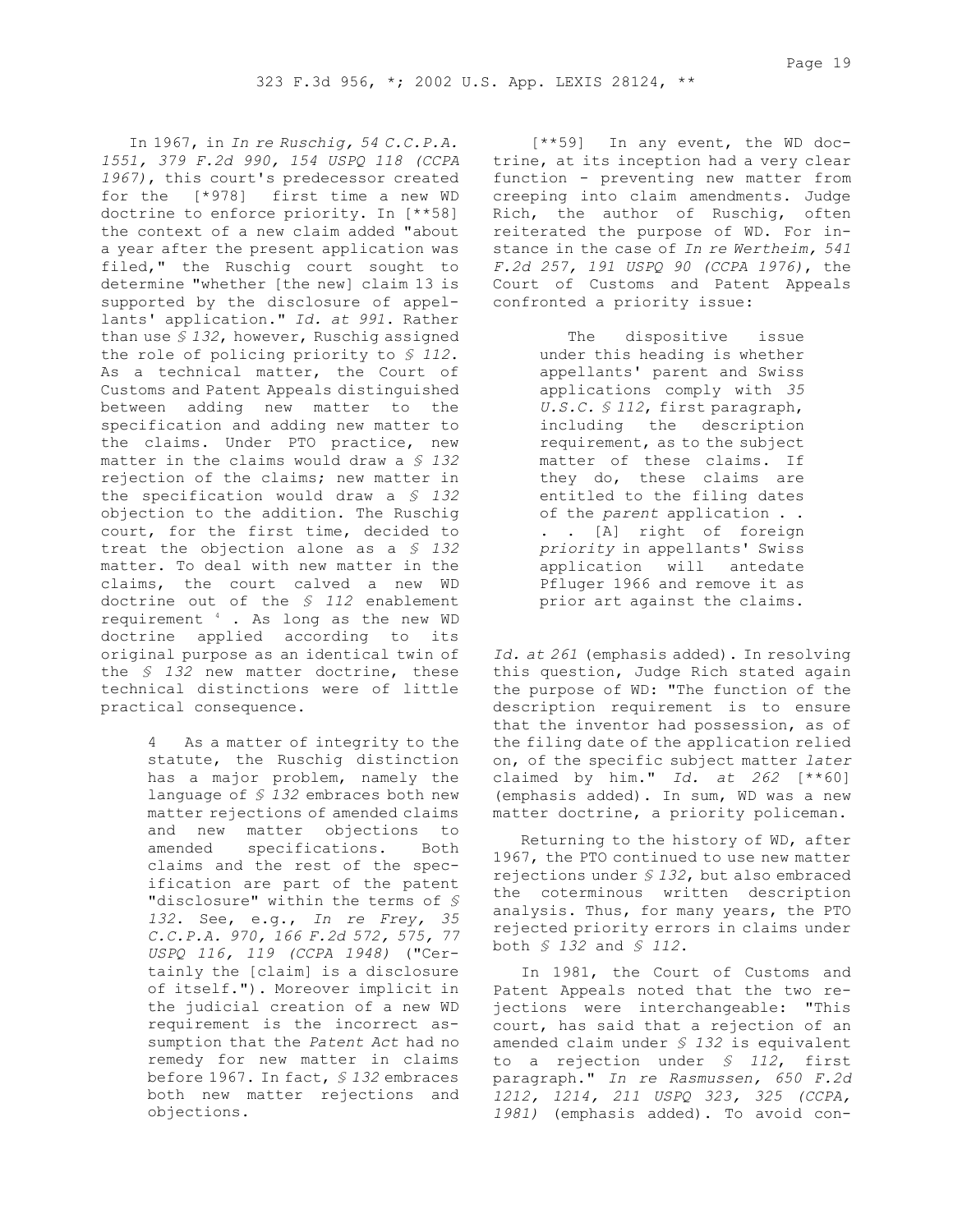fusion between new matter rejections and objections, the court chose to eliminate the *§ 132*/ *§ 112* rejections and to use *§ 112* for new matter rejections (claims): "The proper basis for rejection of a claim amended to recite elements [\*979] thought to be without support in the original disclosure, therefore, is *§ 112*, first paragraph, not *§ 132*." Id. The purpose of the doctrine did not change. As the sentence above states explicitly, the *§ 112* doctrine, like its corollary *§ 132*, policed priority, [\*\*61] nothing more. At no time did either the CCPA or the Federal Circuit purport to apply the equivalent new matter/written description rejections to original claims or other claims without priority problems. See, e.g., *In re Koller, 613 F.2d 819, 823, 204 USPQ 702, 706 (CCPA 1980)* ("Original claims constitute their own description."); *In re Gardner, 475 F.2d 1389, 1391, 177 USPQ 396, 397 (CCPA 1973)* ("Claim 2, which apparently was an original claim, in itself constituted a description in the original disclosure . . . . Nothing more is necessary for compliance with the description requirement . . . . ") . WD, the equivalent of the statutory new matter doctrine, simply has no application to claims without priority problems.

The Federal Circuit continued to follow this binding precedent. See, e,g, *Vas-Cath, 935 F.2d at 1560* ("The question raised by these situations is most often phrased as whether the application provides 'adequate support' for the claim(s) at issue; it has also been analyzed in terms of 'new matter' under *35 U.S.C. § 132*."); *In re Wright, 866 F.2d 422, 424, 9 USPQ2d 1649, 1651 (Fed. Cir. 1989)* [\*\*62] ("When the scope of a claim has been changed by amendment in such a way as to justify an assertion that it is directed to a *different invention* than was the original claim, it is proper to inquire whether the newly claimed subject matter was *described* in the patent application when filed as the invention of the applicant. That is the essence of the so-called 'description requirement' of *§ 112*, first paragraph.") (emphases added); 5 *In re Kaslow, 707 F.2d 1366, 217 USPQ 1089 (Fed. Cir. 1983)*. In fact, this Circuit's

test for written description required assessment of the specification to check "later claimed subject matter." *Id. at 1375* ("The test for determining compliance with the written description requirement is whether the disclosure of the application as originally filed reasonably conveys to the artisan that the inventor had possession at that time of the *later* claimed subject matter, rather than the presence or absence of literal support in the specification for the claim language.") (emphasis added). In fact, this standard emphasizes that WD does not examine the specification for "literal support" of the claim language unless [\*\*63] priority is in question. In any event, this Circuit did not apply WD to claims without priority problems because the doctrine had no purpose beyond policing priority. 6

> 5 In Wright, Judge Rich mentions that WD arises in "a variety of situations." Id. Of course, this observation is an accurate description of the priority issue. Priority arises in the context of a *§ 102(b)* rejection, see, e.g., *In re Ruschig, 379 F.2d at 991*, a *§ 119* issue, see, e.g., *In re Wertheim, 541 F.2d at 261*, a *§ 120* issue, see, e.g., *Kennecott Corp. v. Kyocera Int'l., Inc., 835 F.2d 1419, 1421 (Fed. Cir. 1987)* ("The incorporation of the requirements of *section 112* into *section 120* ensures that the inventor had possession of the later-claimed invention on the filing date of the earlier application."), and a *§ 102(g)* interference, see, e.g., *Fiers v. Revel, 984 F.2d at 1169*, to mention just a few of the variety of situations in which priority arises. This statement hardly justifies applying WD outside its purpose as a test for sufficiency of disclosure.

 ${\scriptsize\begin{bmatrix} * \ * \ 64 \end{bmatrix}}\6$ 

Again, the appendix at the close of this opinion shows that the Federal Circuit uniformly applies WD to police priority. Only the LILLY and this ENZO opinion purport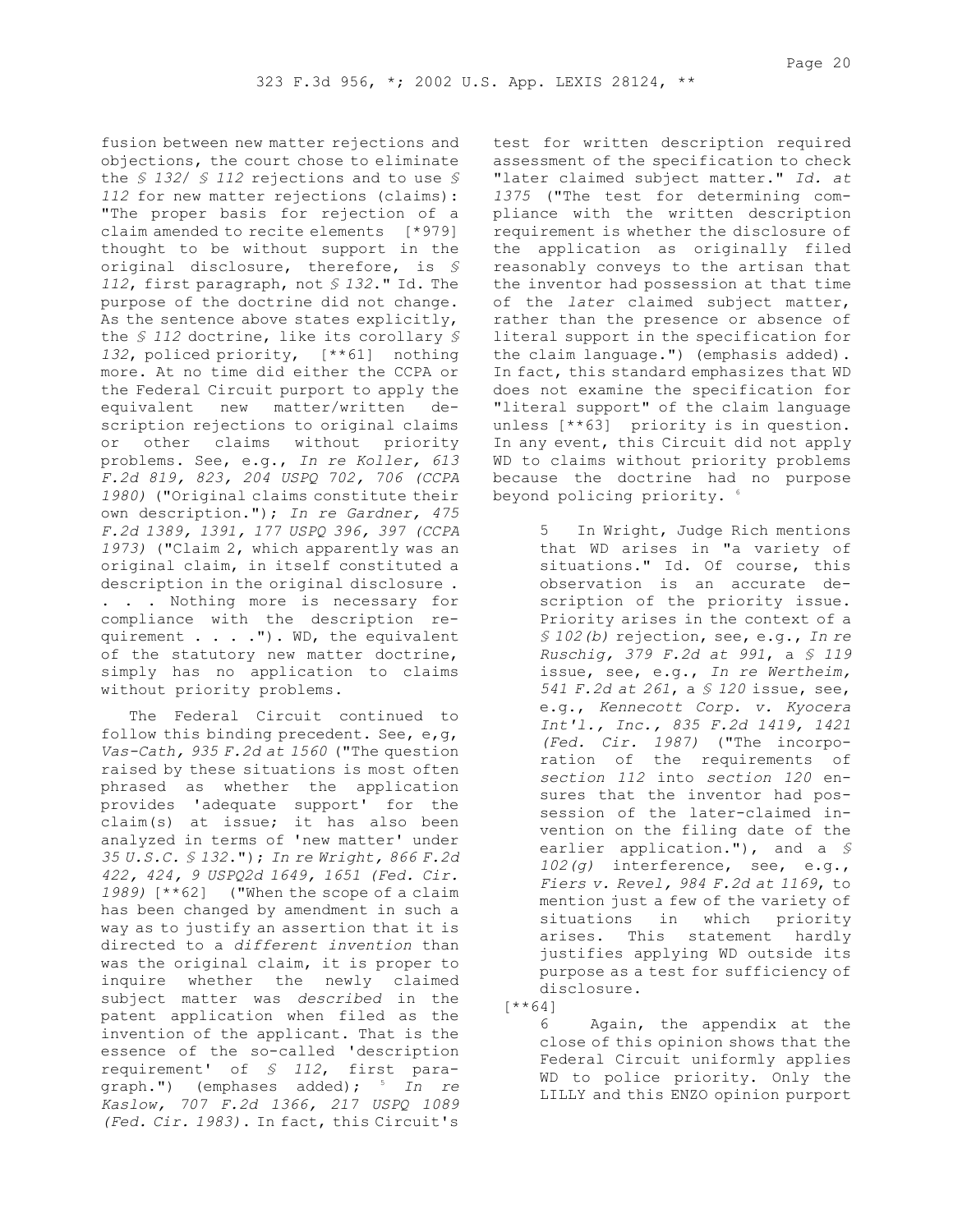to apply it as a general disclosure requirement in place of enablement.

The deviation from thirty years of precedent

In 1997, for the first time, this court purported to apply WD as a general disclosure [\*980] doctrine in place of enablement, rather than as a priority doctrine. *Regents of the Univ. of Cal. v. Eli Lilly and Co., 119 F.3d 1559, 43 USPQ2d 1398 (Fed. Cir. 1997)*. In Lilly, this court found that the '525 patent specification does not provide a WD of human insulin cDNA despite the disclosure of a general method of producing human insulin cDNA and a description of the human insulin A and B chain amino acid sequences that cDNA encodes. *119 F.3d at 1567*. In the words of the court, "a description that does not render a claimed invention obvious does not sufficiently describe that invention for purposes of *§ 112*, P 1." Id. At another point, the court stated: "An adequate written description [\*\*65] of a DNA . . . 'requires a precise definition, such as by structure, formula, chemical name, or physical properties . . . .'" *Id. at 1566* (quoting *Fiers v. Revel, 984 F.2d 1164, 1171, 25 USPQ2d 1601, 1606 (Fed. Cir. 1993))*. In sum, the Lilly opinion does not test a later claim amendment against the specification for priority, but asserts a new free-standing disclosure requirement in place of the statutory standard of enablement. Based on the absence of a nucleotide-by-nucleotide recitation in the specification of the human insulin cDNA, the court determined that the applicant had not adequately described the invention. For the first time, this court purported to apply WD without any priority question. But see, *Kaslow, 707 F.2d at 1375* ("rather than the presence or absence of literal support in the specification for the claim language."). Even accepting that WD can be isolated as a separate requirement from enablement in *§ 112*, P 1, the words "written description" hardly prescribe a standard that requires nucleotide-by-nucleotide disclosure.

Under the correct written description test, one of skill in the art would have

recognized [\*\*66] that the '525 patent in Lilly had no new matter or priority problems. In terms of the statutory test for adequacy of disclosure, the patent disclosure undoubtedly warranted rejection for lack of enablement. Under the Wands test for enablement, *858 F.2d 731, 8 USPQ2d 1400 (Fed. Cir. 1988)*, the inventor certainly did not show one of skill in the art how to make human insulin cDNA. 7 Moreover the patent claimed vertebrate insulin cDNA - a category ranging from fish to humans - again claims whose scope far exceeds the patent's enabling disclosures. In fact, the patent disclosure only revealed that the inventor had enabled cloning of rat insulin. Instead of invalidating under the statutory test for adequacy of disclosure, i.e., enablement, the Lilly court purported to create a new doctrine for adequacy of disclosure that it labeled incorrectly "written description." As noted, from its creation through thirty years of application, WD had never been a free-standing substitute for enablement.

> 7 *U.S. Pat. No. 4,652,525*, the patent at issue in Lilly, was filed in 1983, but claimed priority to a parent filed in 1977. In 1977, biotechnology was still in its infancy. In fact, the Maxam and Gilbert method of sequencing DNA was just published in 1977. Cloning in that era was, at a minimum, unpredictable and would have required vast amounts of experimentation to accomplish. Therefore, the patent's prophetic disclosure of human insulin cDNA hardly enabled its production as claimed. Instead of pursuing this obvious avenue of rejection, the Federal Circuit reached out beyond the statute and the case law to create a new general disclosure test.

[\*\*67] Although it should not be necessary, a brief defense of the statutory standard for adequate disclosure shows the flaws of the new form of WD. Enablement already requires inventors to disclose how to make (reproduce, replicate, manufacture) and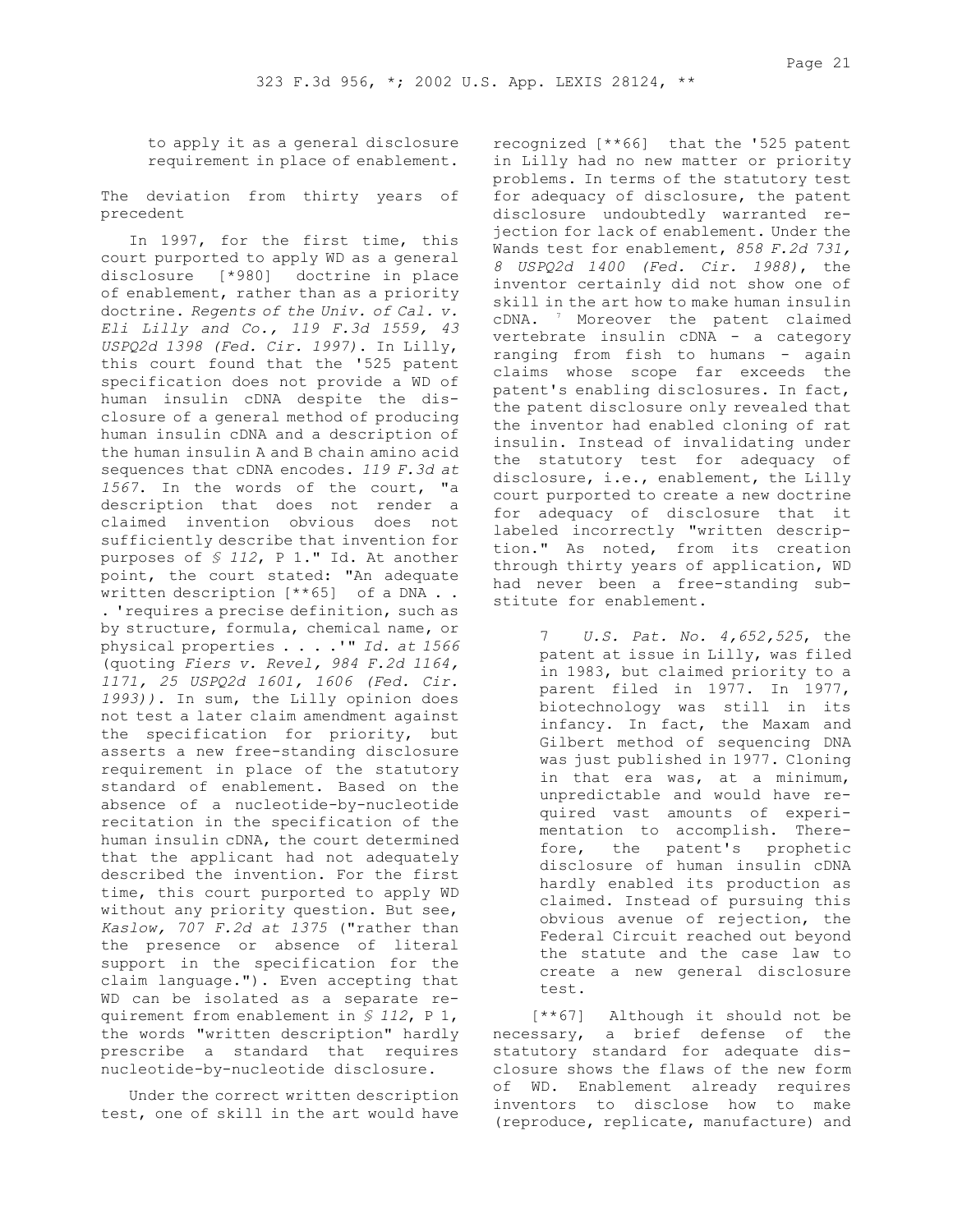how to use the invention (by definition rendering it a "useful art"). Therefore, [\*981] because the competitor can make the invention, it can then acquire the DNA sequence or any other characteristic whenever it desires. Meantime the competitor can use, exploit, commercialize (outside the patent term) or improve upon and design around (within the patent term) as much of the invention as it cares to make. In other words, the statutory standard for sufficiency of disclosure serves masterfully the values of the patent system.

Even after Lilly, the Federal Circuit -- in all other WD cases before this Enzo case -- applied priority principles, declining to assert the doctrine as a general test for adequacy of disclosure. See, e.g., *Union Oil Co. of Cal. v. Atlantic Richfield Co., 208 F.3d 989, 54 USPQ2d 1227 (Fed. Cir. 2000)*. One of those opinions analyzes WD with particular care:

> The written description [\*\*68] requirement and its corollary, the new matter prohibition of *35 U.S.C. § 132*, both serve to ensure that the patent applicant was in full possession of the claimed subject matter on the application filing date. When the applicant adds a claim or otherwise amends his specification after the original filing date, as Brandon did in this case, the new claims or other added material must find support in the original specification.

*TurboCare Div. Of Demag Delaval Turbomachinery Corp. v. General Elec. Co., 264 F.3d 1111, 1118, 60 USPQ2d 1017, 1022 (Fed. Cir. 2001)*.

In sum, the written description language has been in the statute since 1870, yet only since 1967 has case law separated it from enablement. The separation itself is not disruptive of the patent system, however, because the doctrine operated solely to police priority. Indeed, with the exception of Lilly and this Enzo case, this court and its predecessor have only applied the doctrine within the limits of its origin as an "equivalent" or "corollary" of *35 U.S.C. § 132*, the new matter section.

## Enzo and written description

The record in this case shows [\*\*69] that no priority issues remain to invoke WD. The inventor in this case amended the original claims in response to the examiner's request to place the selective hybridization steps in the claims. Thus, the amendments were all narrowing - meaning the applicant added no new matter to the claims by amendment. Instead, the applicant copied material from the original specification into the original claims. By definition, this case presents no new matter or priority issues requiring application of the original WD doctrine. The original specification contained all of the subject matter included in the inventor's claims. For this reason, the panel misapplies *§ 112*, P 1 by remanding on the question of WD. See, slip op. at 17 ("On remand, the court should consider whether one of skill in the art would find the generically claimed sequences described on the basis of Enzo's disclosure of the hybridization function and an accessible structure, consistent with the PTO Guidelines. If so, the written description requirement would be met."). If any *§ 112*, P 1 questions remain, they are questions of the sufficiency of disclosure, an enablement question. Instead, the panel, relying on Lilly [\*\*70] , advocates applying WD "regardless whether the claim appears in the original specification and is thus supported by the specification as of the filing date." Id. at 18. To the contrary, WD has no such application consistent with the statute and the case law.

## Why does this matter?

As both Lilly and this case show, the aberrant form of WD requires far more [\*982] specific disclosure than enablement. <sup>8</sup> Because the Lilly application of *§ 112*, P 1 requires a far more demanding disclosure, defendants will have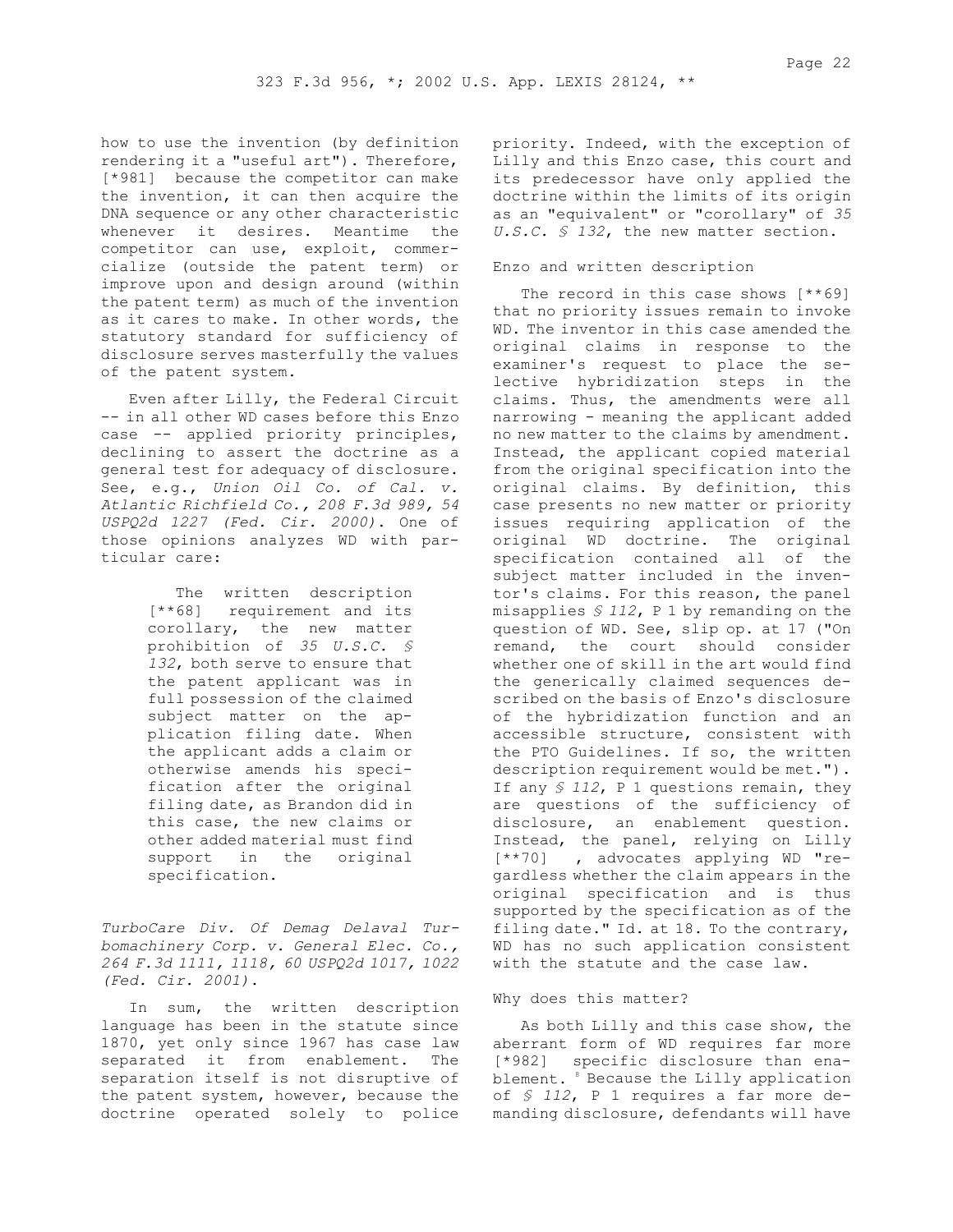no need to invoke enablement, but will proceed directly to the more demanding Lilly *§ 112*, P 1 requirements. Thus, the new breed of WD evident in Lilly and this case threatens to further disrupt the patent system by replacing enablement the statutory test for adequate disclosure. See, Rai, Arti, "Intellectual Property Rights in Biotechnology: Addressing New Technology" *34 Wake Forest L. Rev. 827, 834-35 (Fall, 1999)* ("Thus in [Lilly ] . . . the CAFC broke new ground by applying the written description requirement not only to later-filed claims but also to claims filed in the original patent. . . . T]he Lilly court used the written [\*\*71] description requirement as a type of elevated en-<br>ablement requirement."); Mueller, requirement."); Janice M., "The Evolving Application of the Written Description Requirement to<br>Biotechnological Inventions" 13 Biotechnological *Berkeley Tech. L.J. 615, 617 (Spring 1998)* ("The Lilly decision establishes uniquely rigorous rules for the description of biotechnological subject matter that significantly contort written description doctrine away from its historic origins and policy grounding. The Lilly court elevates written description to an effective 'super enablement' standard . . ..").

> 8 "Conflicts in Federal Circuit Patent Law Decisions," The Federal Circuit Bar Journal, Vol. 11, no. 3, p. 723, chronicles this circuit's primary conflicts. Listed first as the leading conflict is "I. The Written Description Requirement of *§ 112*, First Paragraph." Id. at 725-34. The article notes: "The Federal Circuit has not provided clear and consistent rules for determining precisely what type of disclosure is sufficient to comply with the *§ 112* written description requirement." Id. at 725. The article then notes three separate tests for measuring compliance with *§ 112*, P 1. For instance, "the strictest approach requires the written description to delineate all of the claimed elements. " Id.

[\*\*72] Furthermore, the Supreme Court repeatedly cautioned against the disruption of the settled expectations of the inventing community. *Festo, 122 S. Ct. at 1841* ("The responsibility for changing [settled law] rests with Congress. . . . Fundamental alterations in these rules risk destroying the legitimate expectations of inventors in their property."). Lilly and now this case change the application of the WD test and "up the ante" for disclosure a situation inventors might have addressed if they could have foreseen that this court would disrupt settled disclosure principles. At this point, however, those inventors have no way to change patents that comply with enablement disclosure, but not the stiffer demands of Lilly.

Replacement of enablement doctrines with an ill-defined general disclosure doctrine of WD imperils the integrity of the patent system. Enablement, arguably the most important patent doctrine after obviousness, has many important applications. Beyond mere adequacy of disclosure, it serves as the line of demarcation between the visionary theorist (adds nothing to the useful arts) and the visionary pioneer (contributes to the useful arts), [\*\*73] see, e.g., *Gould v. Hellwarth, 472 F.2d 1383, 176 USPQ 515 (CCPA 1973)*, and also serves to limit claim scope thus demarking the boundary between pioneer inventions and patentable improvements, see, e.g., *In re Wright, 999 F.2d 1557 (Fed. Cir. 1993)*. The WD possession test cannot perform these functions. Professor Janis explains that WD provides a blunt tool to measure the sufficiency of disclosure:

> Today, however the written description requirement enjoys a prominence wholly out of proportion to its humble origins.

> > . . . .

[\*983] Recent efforts to elaborate the 'possession' standard both confirm the substantial redundancy of the enablement and written description requirements . . . .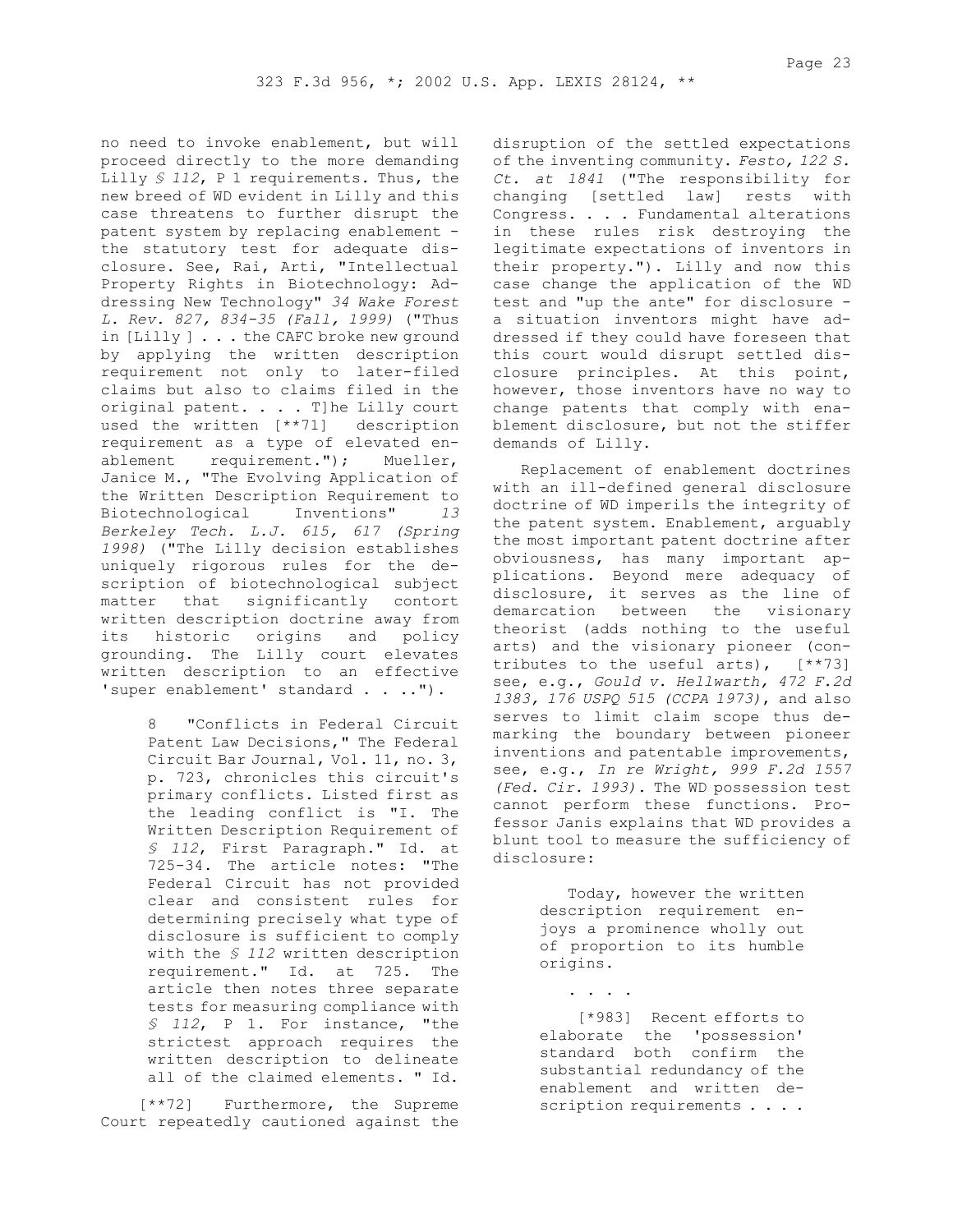. . . .

The written description requirement is a threat to the coherence of disclosure doctrines . . . .

Janis, Mark D., "On Courts Herding Cats: Contending with the 'Written Description' Requirement (and Other Unruly Patent Disclosure Doctrines)" *2 Wash. U. J. L. & Pol'y 55, 60, 70, 83 (2000)*.

Professors Rai, Mueller, and Wegner, among others, agree with Professor Janis's assessment. Rai, Mueller, supra; Wegner, Harold C. [\*\*74] , "An Enzo White Paper: A New Judicial Standard for a Biotechnology 'Written Description' Under *35 U.S.C. § 112*, P 1" 1 J. Marshall Rev. Intell. Prop. L. 254, 263 (2002) (recognizing "there may very well be problems with the scope of enablement in the facts of the Enzo case," but written description would not apply to "original claims.").

For biotech inventions, according to the Lilly standard, *§ 112*, P 1 requires a precise listing of the DNA sequence nucleotide-by-nucleotide. Enablement, on the other hand, requires that the specification show one of skill in the art how to acquire that sequence on their own. As a test for biotech claims without priority issues, WD may well jeopardize a sizeable percentage of claims filed before the Lilly departure in 1997. These patents had no notice of a change in the statutory standard for disclosure. Moreover the Lilly/Enzo rule prejudices university or small inventors who do not have the expensive and time-consuming resources to process every new biotechnological invention to extract its nucleotide sequence. See, Mueller, supra at 617 ("Lilly . . . will likely chill<br>development."); Sampson, [\*\*75] development."); Sampson, Margaret, "The Evolution of the Enablement and Written Description Requirements Under *35 U.S.C. § 112* in the Area of Biotechnology." *15 Berkeley Tech. L.J. 1233, 1262 (Fall 2000)* **(**"The primary argument against the Federal Circuit's heightened written description requirement for biotechnological

invention is that . . . it also 'reduces incentives to invest in innovation by depriving potential patentees of the opportunity to fully benefit from their research.'").

Saving the obvious for last, Lilly and this case really cannot depart from decades of established case law on *§ 112*, P 1. Even the court's decision to issue this improved version of Enzo without correcting all the problems does not indicate any acceptance of written description as a general disclosure doctrine for all claims regardless of priority issues. Lilly and this case are panel cases and cannot override the statute that makes enablement the general disclosure doctrine and the vast body of prior case law limiting WD to its original purpose. Sadly, however, this case will perpetuate the confusion.

# **Conclusion**

Written description - a part of the *Patent Act* [\*\*76] since 1870 - has taken on a life separate from its statutory context only since 1967. As long as WD applied only for the reasons that occasioned its judicial creation, it did not disrupt the rest of the *Patent Act. Two* recent cases, however, this case and the 1997 Lilly case, have purported to create a new disclosure doctrine that supplants enablement. Although this court declines to take this occasion to correct those dalliances, the origin and purpose of both *§ 112*, P 1 doctrines serve notice that neither Lilly nor this case properly applies the otherwise orderly disclosure doctrines.

### [\*984] **APPENDIX**

#### CCPA

1. *In re Ruschig, 54 C.C.P.A. 1551, 379 F.2d 990 (CCPA 1967)*. "These claims were under rejection by reason of one-year statutory bars which could be overcome only by reliance on the filing date of the present *parent* application which gave rise to the question whether the application contained support for the claims." *Id. at 991*.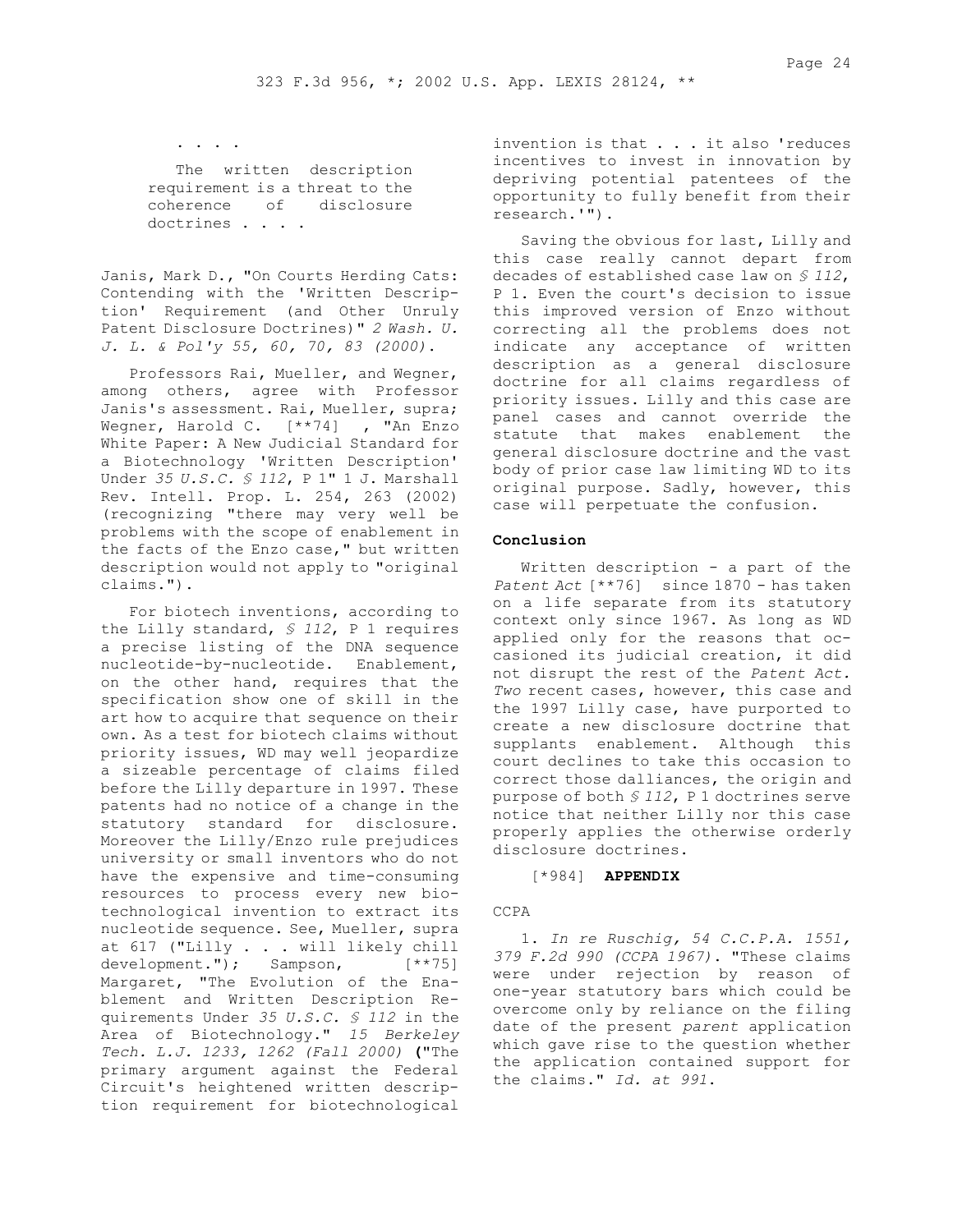I. *In re Ahlbrecht, 58 C.C.P.A. 848, 435 F.2d 908 (CCPA 1971)*. "The parties disagree as to whether the disclosure in the *earlier* application is sufficient under the first paragraph of *35 U.S.C. § 112* [\*\*77] to support the invention claimed in claim 7." *Id. at 909*.

3. *Fields v. Conover, 58 C.C.P.A. 1366, 443 F.2d 1386 (CCPA 1971)*. "Even when considered . . . it falls far short . . . of the 'full, clear, concise, and exact' written description which we have said is necessary to support *subsequently* added claims." *Id. at 1392*.

4. *In re Smith, 59 C.C.P.A. 1025, 458 F.2d 1389 (CCPA 1972)*. "Appellant has no basis on which the disclosure in the 1947 application may be treated as a description of the subject matter *now* claimed." *Id. at 1394*.

5. *In re Gardner, 475 F.2d 1389 (CCPA 1973)*. "Claim 2, which apparently was an original claim, in itself constituted a description in the original disclosure equivalent in scope and identical in language to the total subject matter now being claimed." *Id. at 1391*.

6. *In re Smith, 481 F.2d 910 (CCPA 1973)*. "Satisfaction of the description requirement insures that subject matter presented in the form of a claim *subsequent* to the filing date of the application was sufficiently disclosed at the time of filing so that prima [\*\*78] facie date of invention can fairly be held to be the filing date of the application. . . . The specification as originally filed must convey clearly to those skilled in the art the information that the applicant has invented the specific subject matter *later* claimed." *Id. at 914*.

7. *In re Mott, 539 F.2d 1291 (CCPA 1976)*. "The issue under this heading is appellant's specification, construed in light of the knowledge of those skilled in this art, contains a written description of the subject matter of claims 42, 44, and 46." (Claims 42, 44 and 46 were claims copied from the Taylor patent and put in the application by *amendment*.) *Id. at 1296*.

8. *In re Wertheim, 541 F.2d 257 (CCPA 1976)*. "The dispositive issue under this heading is whether appellants' parent and Swiss applications comply with *35 U.S.C. § 112*, first paragraph, including the description requirement, as to the subject matter of these claims. If they do, these claims are entitled to the filing dates of the *parent* application . . . . [A] right of foreign *priority* in appellants' Swiss application will antedate [\*\*79] Pfluger 1966 and remove it as prior art against the claims." *Id. at 261*. "The function of the description requirement is to ensure that the inventor had possession, as of the filing date of the application relied on, of the specific subject matter *later* claimed by him." *Id. at 262*.

9. *In re Blaser, 556 F.2d 534 (CCPA 1977)*. "The function of the description requirement is to ensure that the inventor had possession, as of the filing date of the application relied on, of the specific subject matter *later* claimed by him." *Id. at 537* (quoting *In re Wertheim, 541 F.2d at 262*).

10. *In re Barker, 559 F.2d 588 (CCPA 1977)*. "We can find no indication in the specification or claims as originally filed that appellants invented the subject matter *now* claimed." *Id. at 593*.

[\*985] 11. *In re Driscoll, 562 F.2d 1245 (CCPA 1977)*. "Appellant does not dispute that the appealed claim is anticipated by the Belgian patent if the present application is not entitled to the *earlier* filing date of S.N. 782,756. Consequently, the sole issue with respect to this aspect [\*\*80] of the appeal is whether the disclosure of S.N. 782,756 described the subject matter of claim 13. In resolving this issue, we must view the disclosure of the *earlier* filed application as would a person skilled in the art and determine whether it reasonably conveys the information that as of the filing date thereof appellant had possession of the class of 5-alkylsulfonyl-1, 3, 4-thiadiazole ureas defined in claim 13." *Id. at 1248-49*.

12. *In re Edwards, 568 F.2d 1349 (CCPA 1978)*. "The dispositive issue is whether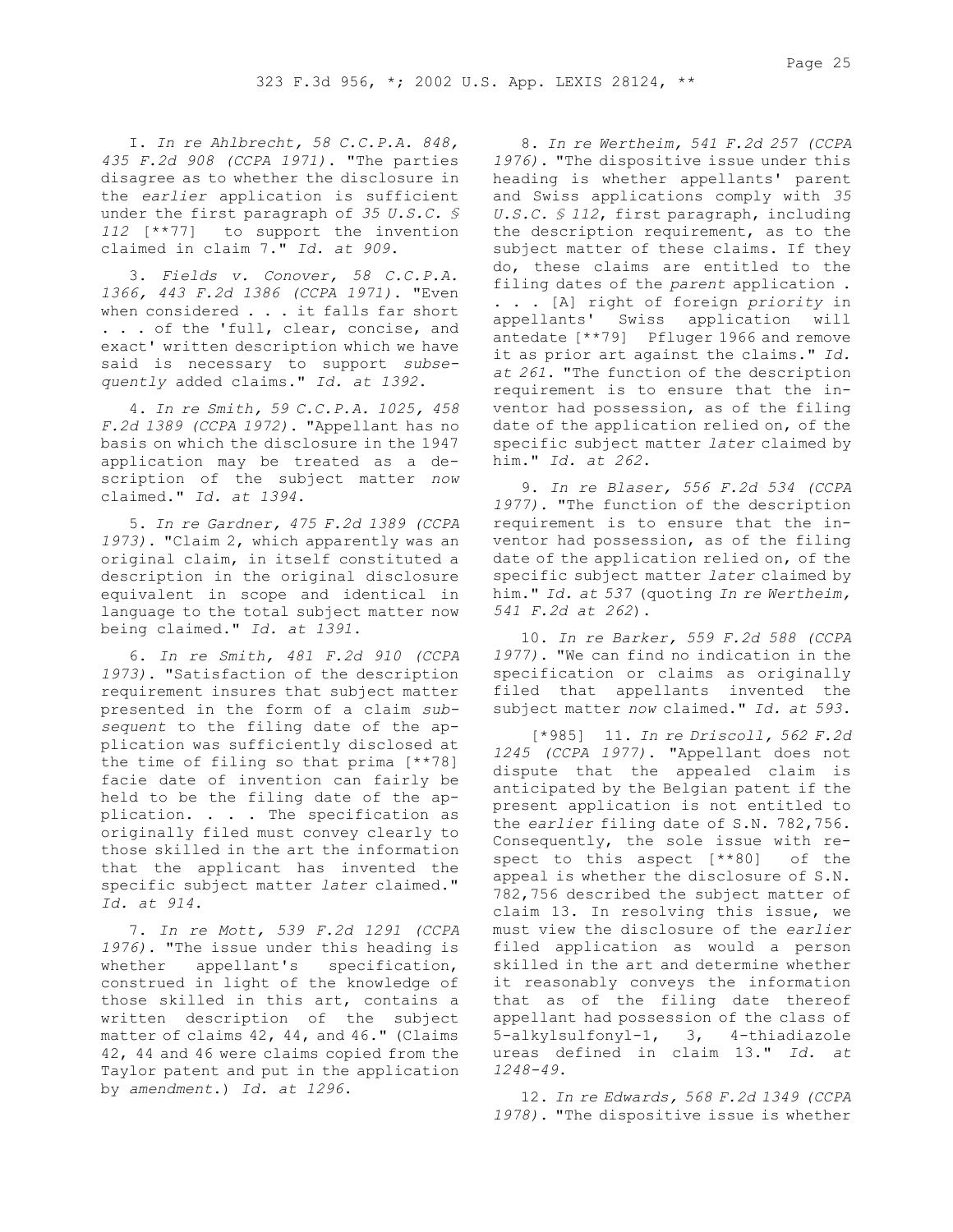appellants' *parent* application, serial No. 682,560, filed November 13, 1967, complies with the written description requirement of *35 U.S.C. § 112*, first paragraph, vis-a-vis the subject matter of the appealed claim; if it does, then the claim is entitled to the filing date of the *parent* application under *35 U.S.C. § 120*." *Id. at 1351*.

13. *In re Herschler, 591 F.2d 693 (CCPA 1979)*. "Appellant concedes that the substance of this rejection is proper<br>if the court finds either the the court finds either the *great-grandparent* application lacks a written description of the *instant* [\*\*81] invention." *Id. at 699*.

14. *In re Rasmussen, 650 F.2d 1212 (CCPA 1981)*. "The proper basis for rejection of a claim amended to recite elements thought to be without support in the original disclosure, therefore, is *§ 112*, first paragraph, not *§ 132*. The latter section prohibits addition of new matter to the original disclosure. It is properly employed as a basis for objection to amendments to the abstract, specifications, or drawings attempting to add new disclosure to that originally presented." *Id. at 1214-15*.

# Federal Circuit

1. *In re Kaslow, 707 F.2d 1366 (Fed. Cir. 1983)*. "The test for determining compliance with the written description requirement is whether the disclosure of the application as originally filed reasonably conveys to the artisan that the inventor had possession at that time of the *later* claimed subject matter, rather than the presence or absence of literal support in the specification for the claim language." *Id. at 1375*.

2. *Ralston Purina Co. v. Far-Mar-Co., 772 F.2d 1570 (Fed. Cir. 1985)*. "The test for sufficiency of support in a *parent* application [\*\*82] is whether the disclosure of the application relied upon 'reasonably conveys to the artisan that the inventor had possession at that time of the *later* claimed subject matter.'" *Id. at 1575*.

3. *Kennecott Corp. v. Kyocera Int'l., Inc., 835 F.2d 1419 (Fed. Cir. 1987)*.

"The incorporation of the requirements of *section 112* into *section 120* ensures that the inventor had possession of the *later*-claimed invention on the filing date of the *earlier* application." *Id. at 1421*.

4. *Utter v. Hiraga, 845 F.2d 993 (Fed. Cir. 1988)*. "Hiraga's Japanese specification complies with the written description requirement of *Section 112* if 'the disclosure of the application as originally filed reasonably conveys to the artisan that [Hiriga] had possession at that time of the *later* claimed ['068 interference count] subject matter.'" *Id. at 999*.

5. *Bigham v. Godtfredsen, 857 F.2d 1415 (Fed. Cir. 1988)*. "This requirement applies to *priority* claims under *35 U.S.C. § 119*. . . . The test is whether the disclosure of 'halogen,' exemplified by chloro, meets the requirements  $[**83]$ <br>of  $$112$  as a written  $[**986]$  deof *§ 112* as a written [\*986] scription of the bromo and iodo species in the context of the specific invention at issue." *Id. at 1417*.

6. *United States Steel Corp. v. Phillips Petroleum Co., 865 F.2d 1247 (Fed. Cir. 1989)*. "In the context of *section 120*, in this case, focusing on the filing date requires that the claim of the 851 patent be treated as though it were filed in 1953. Only if that claim would at that time have been correctly rejected for lack of support in the 1953 specification may the patentee be denied use of *section 120* to *predate* the intervening reference to the '300 patent." *Id. at 1251*.

7. *In re Wright, 866 F.2d 422 (Fed. Cir. 1989)*. "When the scope of a claim has been changed by amendment in such a way as to justify an assertion that it is directed to a different invention than was the original claim, it is proper to inquire whether the *newly* claimed subject matter was described in the patent application when filed as the invention of the applicant. That is the essence of the so-called 'description requirement' of *§ 112*, first paragraph." *Id. at 424*.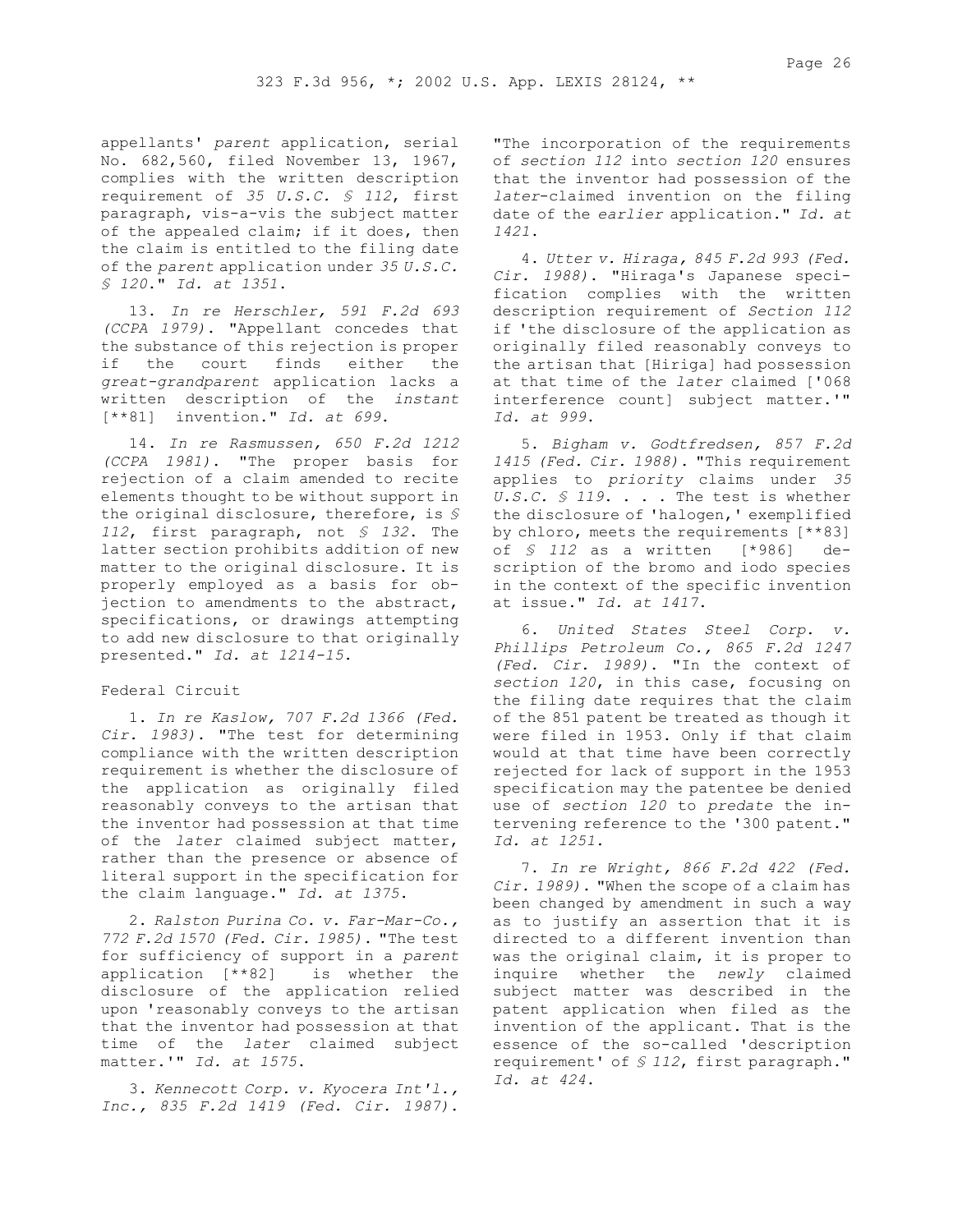8. *Chester v. Miller, 906 F.2d 1574 (Fed. Cir. 1990).* [\*\*84] "The EIC simply found that the '280 reference (*parent*) did not support the '122 application claims because as to them it failed to meet the written description requirement." *Id. at 1577*.

9. *Vas-Cath Inc. v. Mahurkar, 935 F.2d 1555 (Fed. Cir. 1991)*. "The purpose and applicability of the 'written description' requirement . . . insure[] that subject matter presented in the form of a claim *subsequent* to the filing date of the application was sufficiently disclosed at the time of filing so that the prima facie date of invention can fairly be held to be the filing date of the application." *Id. at 1562*.

10. *In re Hayes Microcomputer Products, Inc., 982 F.2d 1527 (Fed. Cir. 1992)*. "The test for sufficiency of support in a *parent* application is whether the disclosure of the application relied upon 'reasonably conveys to the artisan that the inventor had possession at that time of the *later* claimed subject matter.'" *Id. at 1532*.

11. *Fiers v. Revel, 984 F.2d 1164 (Fed. Cir. 1993)*. "Revel bears the burden of proving entitlement to the benefit of his *earlier*-filed Israeli [\*\*85] application date. . . . Revel must prove that his application meets the requirements of *35 U.S.C. § 112*, first paragraph." *Id. at 1169*.

12. *Mendenhall v. Cedarapids, 5 F.3d 1557 (Fed. Cir. 1993)*. "Mr. Mendenhall himself testified that he did not have any invention directed to introducing virgin aggregate and RAP as specified in the '904 claims until December 1977, and there is no description of that invention in the parent or grandparent applications. . . . A patentee cannot obtain the benefit of the filing date of an *earlier* application where the claims in issue could not have been made in the *earlier* application." *Id. at 1565-66*.

13. *Eiselstein v. Frank, 52 F.3d 1035 (Fed. Cir. 1995)*. "In order to determine whether a prior application meets the 'written description' requirement with respect to *later*-filed claims, the prior application . . . . The test is whether the disclosure of the application relied upon reasonably conveys to a person skilled in the art that the inventor had possession of the claimed subject matter at the time of the *earlier* filing date." *Id. at 1038-39.* [\*\*86]

14. *In re Alton, 76 F.3d 1168 (Fed. Cir. 1996)*. "The adequate written description requirement . . . serves 'to ensure that the inventor had possession, as of the filing date of the application relied on, of the specific subject matter *later* claimed by him'." *Id. at 1172*.

[\*987] 15. *Kolmes v. World Fibers Corp., 107 F.3d 1534 (Fed. Cir. 1997)*. "The question raised here is whether the claims *added* by the preliminary amendment to the 1992 *continuation* application find adequate support in the 1990 application sufficient to meet the description requirement of *section 112*, P 1." *Id. at 1539*.

16. *Lockwood v. American Airlines, Inc., 107 F.3d 1565 (Fed. Cir. 1997)*. "[A] *prior* application itself must describe an invention, and do so in sufficient detail that one skilled in the art can clearly conclude that the inventor invented the claimed invention as of the filing date sought." *Id. at 1572*.

## **After LILLY**

1. *Gentry Gallery, Inc. v. Berkline Corp., 134 F.3d 1473 (Fed. Cir. 1998)*. "Accordingly, his original disclosure serves to limit the permissible breadth [\*\*87] of his *later*-drafted claims." *Id. at 1479*.

2. *Tronzo v. Biomet, Inc., 156 F.3d 1154 (Fed. Cir. 1998)*. "For a claim in a *later*-filed application to be entitled to the filing date of an *earlier* application under *35 U.S.C. sec. 120*, the *earlier* application must comply with the written description requirement of *35 U.S.C. section 112*, P 1." *Id. at 1158*.

3. *Union Oil Co, of Cal. v. Atlantic Richfield Co., 208 F.3d 989 (Fed. Cir. 2000)*. "However, neither the *Patent Act* nor the case law of this court requires such detailed disclosure. . . . *Rather the Patent Act and* this court's case law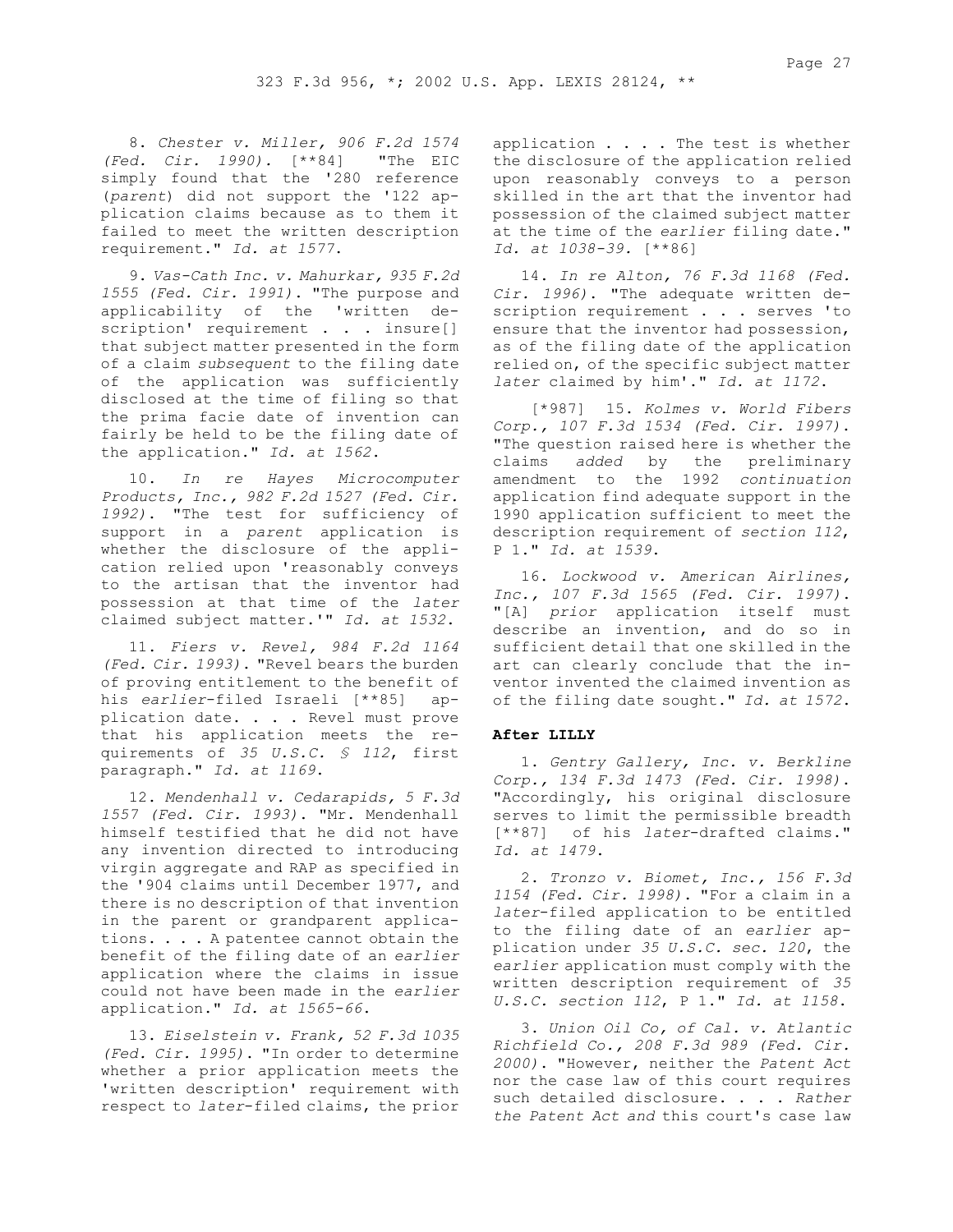require only sufficient description to show one of skill in the refining art that the inventor possessed the claimed invention at the time of filing." *Id. at 997*.

4. *Reiffin v. Microsoft Corp., 214 F.3d 1342 (Fed. Cir. 2000)*. "In accordance with *§ 120*, claims to subject matter in a *later*-filed application not supported by an ancestor application in terms of *§ 112* P 1 are not invalidated; they simply do not receive the benefit [\*\*88] of the *earlier* application's filing date." *Id. at 1346*.

5. *Lampi Corp. v. American Power Products, Inc., 228 F.3d 1365 (Fed. Cir. 2000)*. "For a claim in a *later*-filed application to be entitled to the filing date of an *earlier* application under *35 U.S.C. 120*, the *earlier* application must comply with the requirement of *35 U.S.C. § 112*, P 1." *Id. at 1377*. "The requirement is met if 'the disclosure of the application relied upon reasonably conveys to the artisan that the inventor had possession at that time of the *later* claimed subject matter.'" *Id. at 1378*.

6. *Purdue Pharma L.P. v. Faulding, Inc., 230 F.3d 1320 (Fed. Cir. 2000)*. "We conclude that the district court did not commit clear error in finding that nothing in the '688 application 'necessarily' . . . described the *later* claimed subject matter of the '360 patent." *Id. at 1327*.

7. *TurboCare Div. Of Demag Delaval Turbomachinery Corp. v. General Elec. Co., 264 F.3d 1111 (Fed. Cir. 2001)*. "The written description requirement and its corollary, the new matter [\*\*89] prohibition of *35 U.S.C. § 132*, both serve to ensure that the patent applicant was in full possession of the claimed subject matter on the application filing date. When the applicant adds a claim or otherwise amends his specification after the original filing date, as Brandon did in this case, the new claims or other added material must find support in the original specification." *Id. at 1118*.

LINN, Circuit Judge, with whom RADER and GAJARSA, Circuit Judges, join,

dissenting from the court's decision not to the hear the case en banc.

I am in agreement with much of the panel's reasoning in the revised opinion, [\*988] but part company with the panel's treatment of written description and enablement issues, most notably in the text dealing with the in ipsis verbis issue.

With all due respect, the panel opinion in my view conflates and perpetuates the confusion our precedent has engendered between written description as a separate requirement ("possession of the invention")--an issue relevant to priority--and enablement-- an issue relevant to the sufficiency of the disclosure. The notion of having to show "possession of the invention" [\*\*90] was discussed in *Vas-Cath Inc. v. Mahurkar, 935 F.2d 1555, 19 USPQ2d 1111 (Fed. Cir. 1991)* and other cases from our court as a convenient way to measure or test entitlement of later filed claims to an earlier priority date. It was not and should not be a test for sufficiency of disclosure, per se. It should have no place in and does not aid in the disposition of cases where the claims in question are part of the original disclosure. In those cases, entitlement to the filing date is inherent in that the claims themselves--having been filed as<br>part of the original applicaof the original tion--provide their own written description.

*35 U.S.C. § 112* requires a written description of the invention, but the measure of the sufficiency of that written description in meeting the conditions of patentability in paragraph 1 of that statute, either by reference to a microorganism deposit or in terms in ipsis verbis with the language of the claims, should depend solely on whether it enables any person skilled in the art to which the invention pertains to make and use the claimed invention. Where priority is not an issue, as in the present case, the focus once a written [\*\*91] description has been found should be on whether the description meets the enablement requirement.